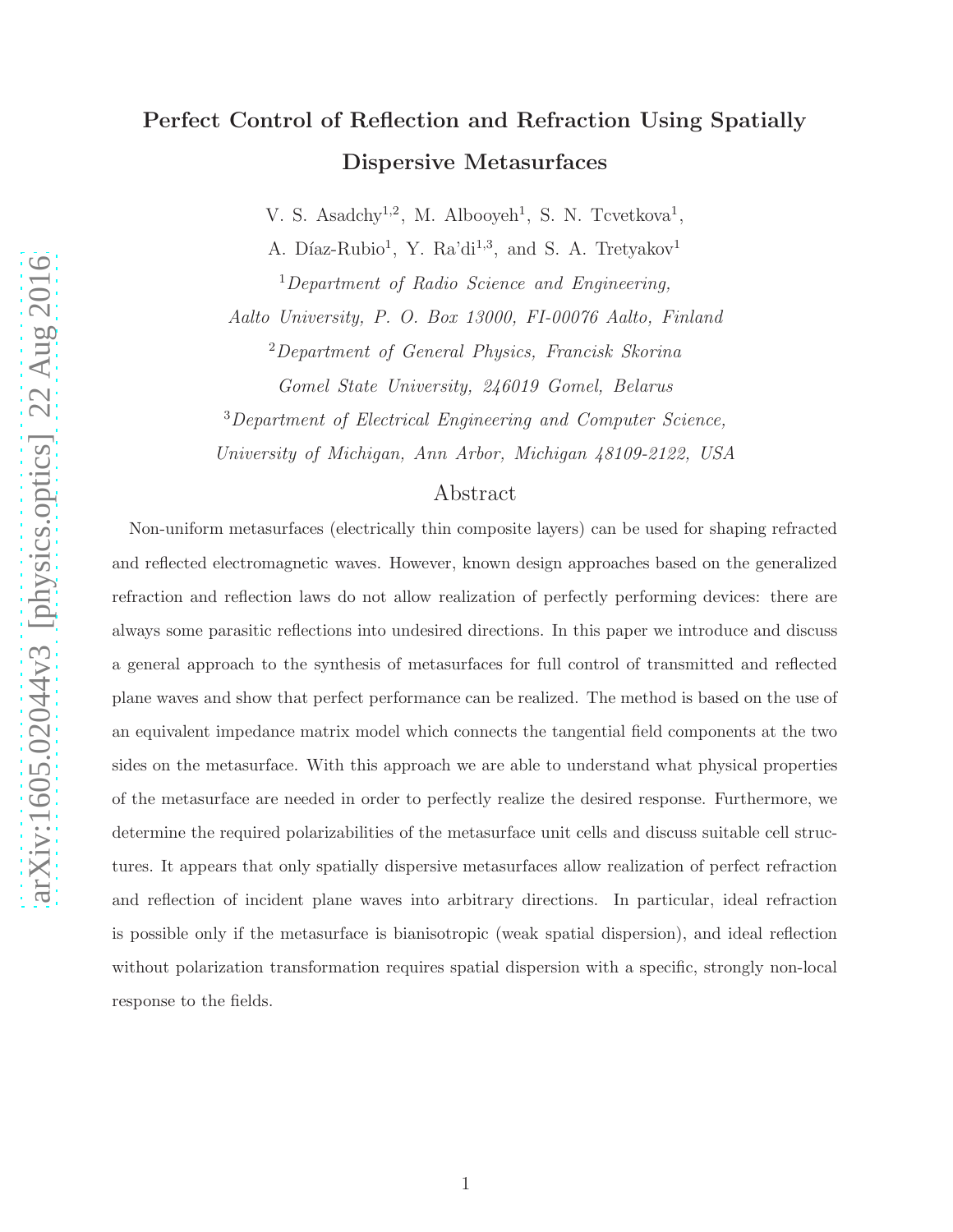### I. INTRODUCTION

A metasurface is a composite material layer, designed and optimized in order to control and transform electromagnetic fields. The layer thickness is negligible as compared to the wavelength in the surrounding space. Conventional devices for wave transformations are either bulky and heavy (e.g., reflector antennas or lenses) or complicated and require active elements (transmitarray antennas, also called array lenses [1, 2]). Therefore, it is quite tempting to become able to realize desired transformations (for example, focus or refract wave beams) using extremely thin passive layers. Recently, there has been considerable interest and progress in creating metasurfaces for controlling reflected and transmitted waves, see recent reviews in [3–7]. Some limited manipulations of waves transmitted through a thin metasurface can be accomplished due to specifically designed phase gradient over the metasurface plane [8–11]. The required phase gradient is achieved by precise adjustment of the phases of transmitted waves from each metasurface inclusion. Although this approach has enabled realizations of transmitarrays even at optical frequencies, it suffers from very low efficiency (less than 25% of transmitted power) and cannot provide control of polarization of the transmitted waves (in fact, it suffers from uncontrollable polarization rotation by 90◦ ). Subsequently, another approach based on generalized boundary conditions and the use of symmetric metasurfaces was proposed by several researchers [12–15]. It provided more efficient operation (more than 80% of transmitted power) and manipulation of polarization [16]. However, even this approach cannot ensure ideal performance [7, 17], because these symmetric layers cannot be matched to impedances of two propagating waves (incident and transmitted) in different directions, and, therefore, they inevitably produce some reflections. Most recently, in Refs. [18, 19] it has been shown that the use of metasurfaces with asymmetric response can open a possibility to realize metasurfaces for perfect refraction.

Known structures for manipulating reflection (both reflectarrays and metasurfaces) are able to control reflection phase at each point of the reflector surface and nearly fully reflect the incident power. Representative examples can be found in papers [20–27]. It has been believed that these properties can allow full control over reflected waves. However, it is not the case. As is shown in the submitted paper [28] and in this paper, lossless fully reflecting metasurfaces designed to reflect a plane wave into another plane wave, always produce parasitic beams in undesired directions. Without proper understanding of the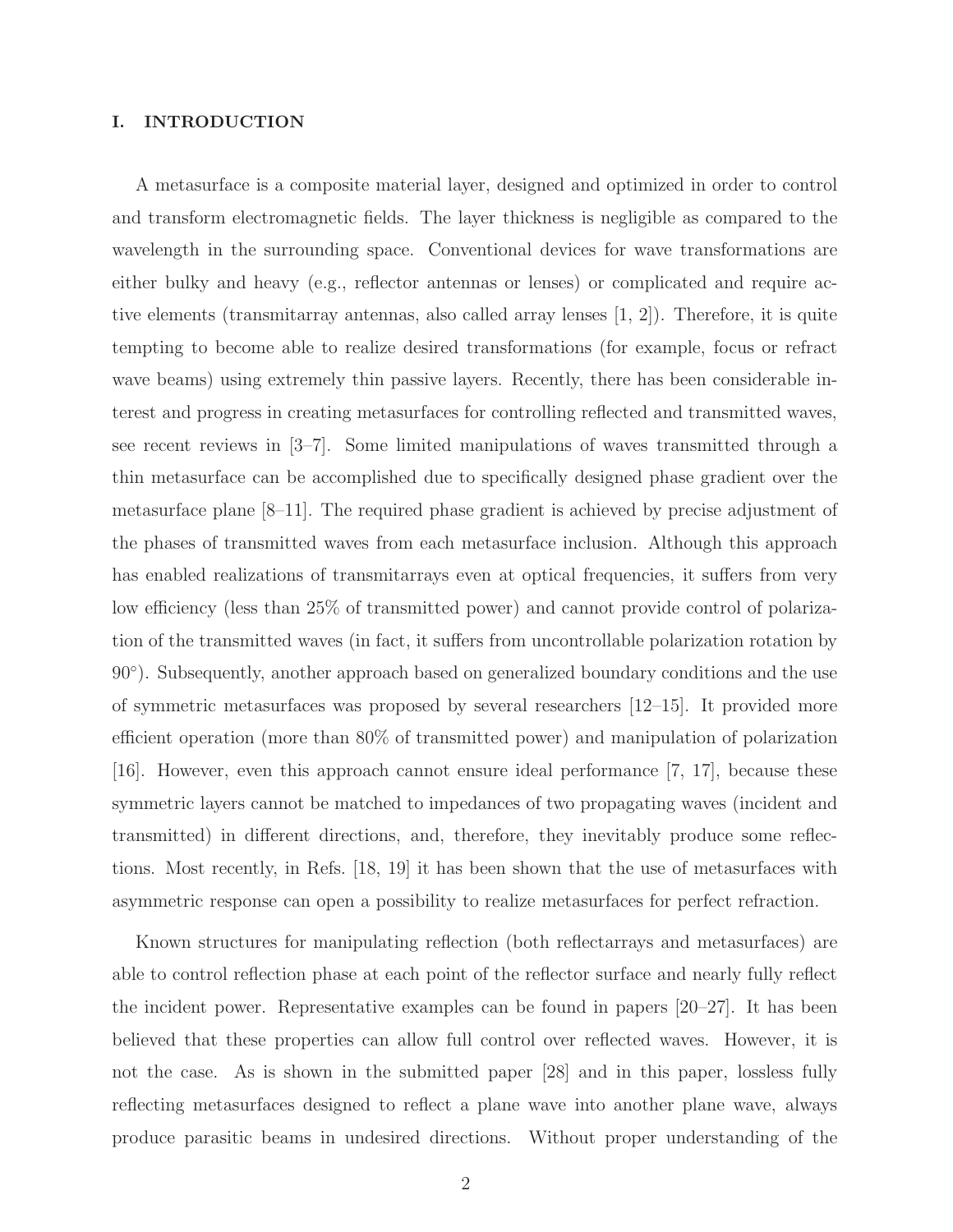physical properties of metasurfaces responsible for refraction and reflection phenomena it is not possible to create 100% efficient metasurfaces with desired properties.

Here we address this problem by introducing a general approach to the design of metasurfaces for arbitrary manipulations of plane waves, both in transmission and reflection. We explain the main ideas of the proposed analytical approach to the synthesis of general functional metasurfaces using simple but enough general examples of metasurfaces for refraction or reflection of plane waves into arbitrary directions. In the first example, a metasurface between two isotropic half-spaces (generally different) is designed so that a plane wave incident from one space (the incidence angle  $\theta_i$ ) is fully refracted into a plane wave propagating in the second space (the refraction angle  $\theta_t$ ), without polarization change. We derive general conditions on the equivalent circuit parameters of the metasurface to ensure perfect refraction while the reflection coefficient is exactly zero (see Section II A). Subsequently, we consider three different metasurface scenarios to satisfy these conditions (Sections II B, II C, and IIE). The latter scenario was independently considered in [18]. In the second example, we show how to design metasurfaces which fully reflect plane waves into an arbitrary direction (the reflection angle  $\theta_r$ ). In this example, there are two plane waves coexisting in the space in front of the reflecting metasurface. This issue complicates the study, but the solution allows us to approach the problem of synthesis of metasurfaces for the most general field transformations, where the main challenge is to account for interference between multiple plane waves. Indeed, any arbitrary field distribution can be represented as a series of plane waves that interfere on both sides of the metasurface. In Section III A, we examine conditions on the metasurface parameters for the perfect reflection regime. Similar conditions were obtained independently in [28]. Next, in Sections III B, III C, and IV, we consider different scenarios for metasurface realizations.

We show that perfect control over both refraction and reflection using lossless metasurfaces requires careful engineering of spatial dispersion in the structure. To realize perfect refraction, we need only weak spatial dispersion in form of the artificial magnetism and bianisotropic omega coupling [29]. This effect is described by local relations between the exciting electric and magnetic fields and the induced polarizations in the unit cells. Perfect control over reflection using lossless metasurfaces appears to be possible only using strongly non-local metasurfaces: part of the power received in one area of the surface should be "channelled" and re-radiated at a different part of the surface. Lossless local-response meta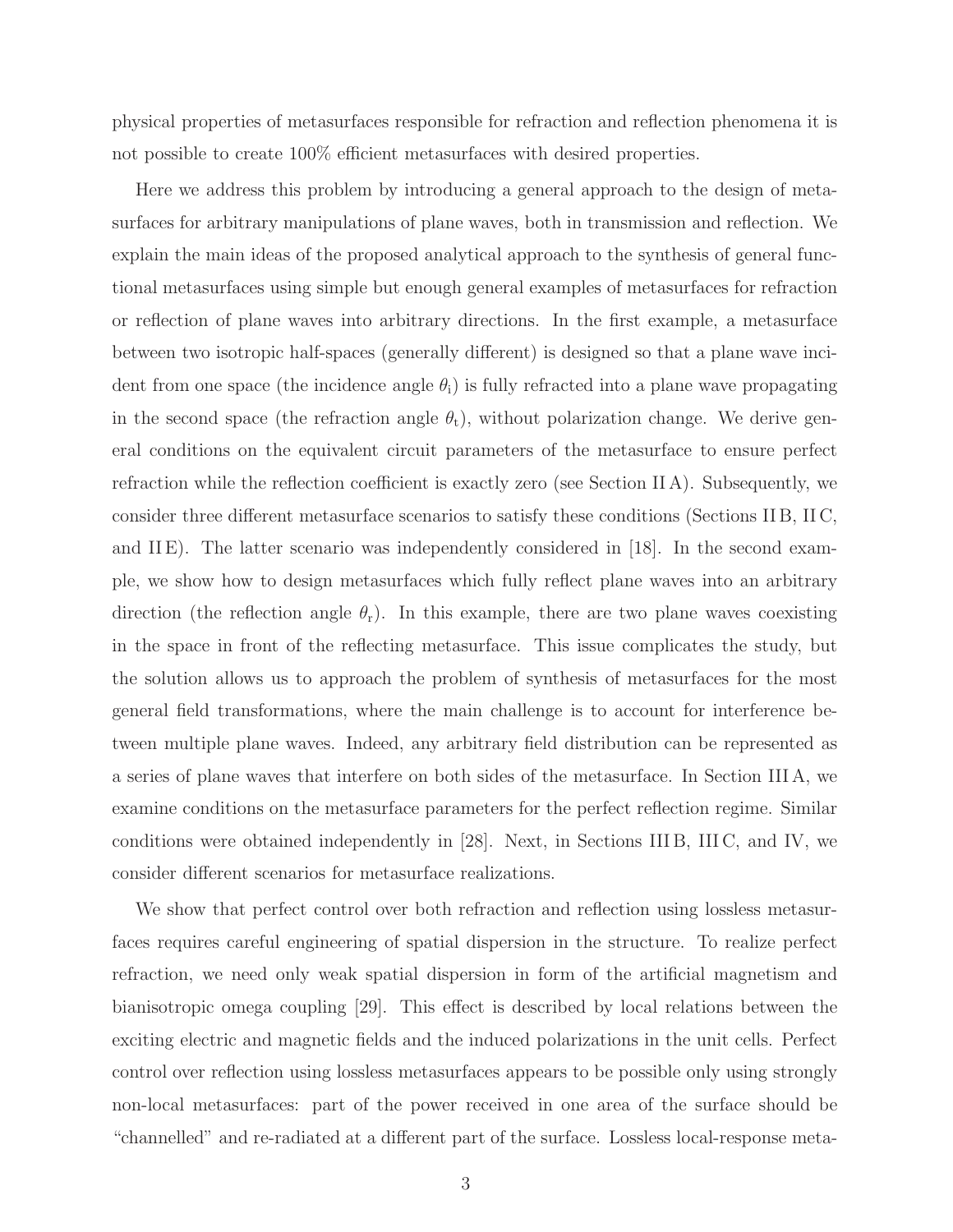surfaces (that is, conventional reflectarrays and earlier studied metamirrors) cannot create a perfect reflected plane wave in any direction except the specular and retro directions.

The results clarify the necessary physical properties of metasurfaces for ideal wave refraction and reflection and explain the limitations of earlier used design methods and earlier studied realizations in form of electric and magnetic sheets, inhomogeneous high impedance surfaces and reflectarrays. Possible routes towards realization of ideal and full control over refraction and reflection are identified and discussed.

## II. CONTROL OF TRANSMISSION: PERFECTLY REFRACTING METASUR-FACE

As a first step we consider the problem of synthesis of metasurfaces for control of transmitted waves. We require that a given plane wave is fully refracted into another plane wave, without reflections or energy loss. The geometry of the problem is illustrated in Fig. 1. The



FIG. 1: Illustration of the desired performance of an ideally refracting metasurface.

metasurface is located in the  $yz$ -plane between two isotropic half-spaces with the characteristic impedances  $\eta_1$  and  $\eta_2$ . We assume, without loss of generality of the approach, a transverse electric (TE, with respect to the normal to the surface) incident plane wave. Our approach can be used for waves of arbitrary polarizaitons, including arbitrary polarization transformations, by using the dyadic parameters instead of the scalar ones.

Let us assume that the metasurface is illuminated from medium 1 by a plane wave (with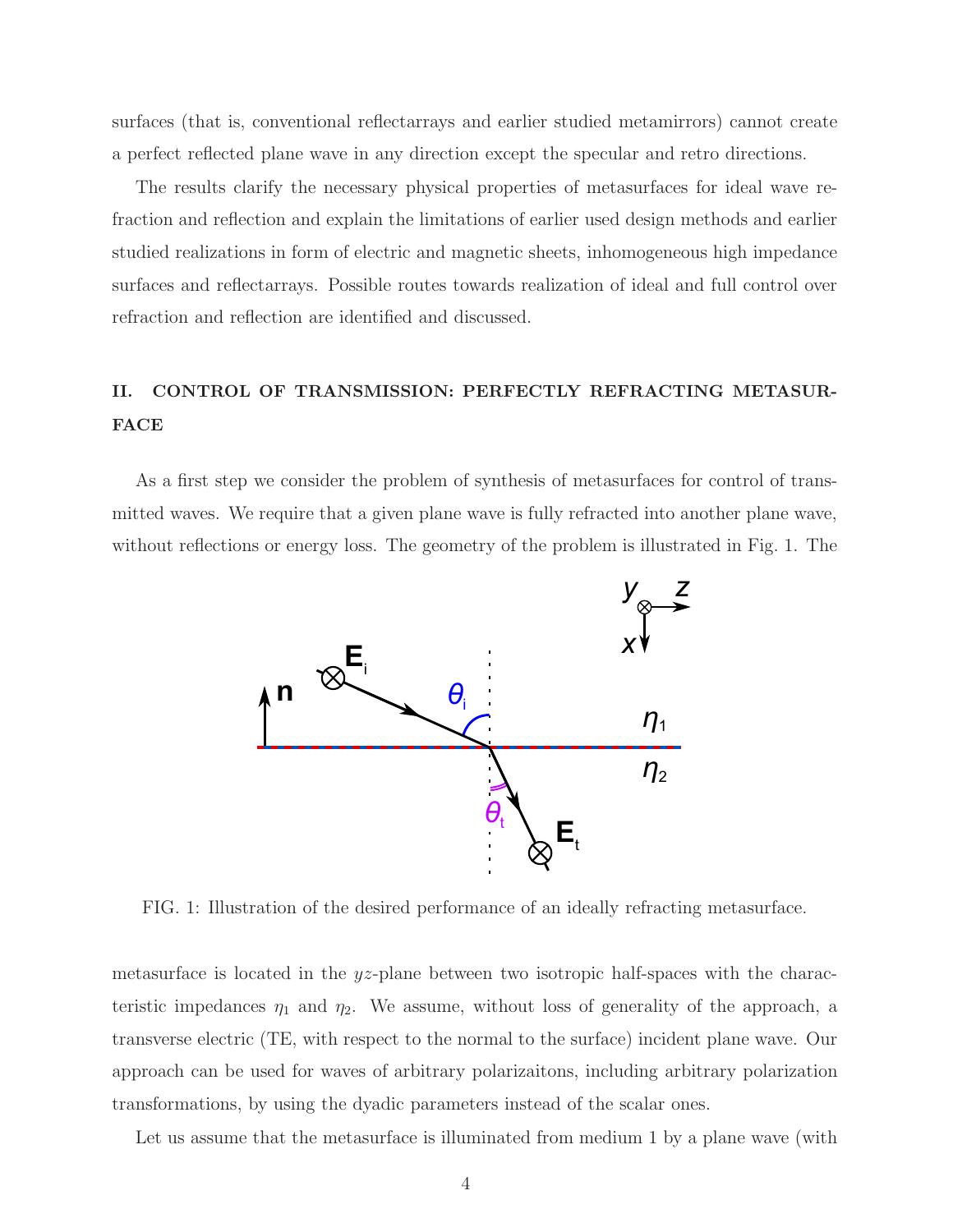the wavenumber  $k_1$  and the electric field vector  $\mathbf{E}_i$ ) at an angle  $\theta_i$ . Requiring zero reflections, the tangential field components  $E_{t1}$  and  $H_{t1}$  on the illuminated side of the metasurface (at  $x = 0$ ) read

$$
\mathbf{E}_{t1} = \mathbf{E}_{i} e^{-jk_1 \sin \theta_i z}, \quad \mathbf{n} \times \mathbf{H}_{t1} = \mathbf{E}_{i} \frac{1}{\eta_1} \cos \theta_i e^{-jk_1 \sin \theta_i z}, \tag{1}
$$

where z is the coordinate along the tangential component of the incident wavevector and the unit vector n is orthogonal to the metasurface plane, pointing towards the source. The time-harmonic dependency in form  $e^{j\omega t}$  is assumed. We want to synthesize a metasurface which will transform this incident wave into a refracted wave propagating in medium 2 (characterized by parameters  $k_2$ ,  $\eta_2$ ) in some other direction, specified by the angle  $\theta_t$ , without any loss of power. Therefore, the required tangential fields behind the metasurface read

$$
\mathbf{E}_{t2} = \mathbf{E}_t e^{-jk_2 \sin \theta_t z + j\phi_t}, \quad \mathbf{n} \times \mathbf{H}_{t2} = \mathbf{E}_t \frac{1}{\eta_2} \cos \theta_t e^{-jk_2 \sin \theta_t z + j\phi_t}.
$$
 (2)

For generality, we assume that the refracted wave is phase-shifted by an arbitrary angle  $\phi_t$ with respect to the incident plane wave. With these notations, we can choose the origin of the z-axis so that both  $\mathbf{E}_i$  and  $\mathbf{E}_t$  will be real-valued vectors.

Obviously, the phase of the transmission coefficient

$$
\Phi_{t}(z) = \angle (E_{t2}/E_{t1}) = -k_2 \sin \theta_{t} z + \phi_{t} + k_1 \sin \theta_{i} z \tag{3}
$$

is not uniform over the surface, as long as  $k_2 \sin \theta_t \neq k_1 \sin \theta_i$ . Differentiating the above equation, one can find the relation between the incidence and refraction angles in terms of the transmission coefficient phase gradient:

$$
k_1 \sin \theta_i - k_2 \sin \theta_t = \frac{d\Phi_t(z)}{dz}.
$$
\n(4)

This result suggests the simplest approach to the realization of refractive surfaces: Designing a locally-periodical surface whose transmission coefficient is unity in the absolute value (lossless Huygens' sheet) and the phase of the transmission coefficient linearly changes in accordance with (4). This method was used for a long time in antenna engineering (e.g. [30]) and more recently in designs of metasurfaces, both in microwaves (e.g. [31]) and optics (e.g. [8]). However, this approach does not lead to the desired perfect refraction [17], and next we will explain how the desired performance can be realized exactly.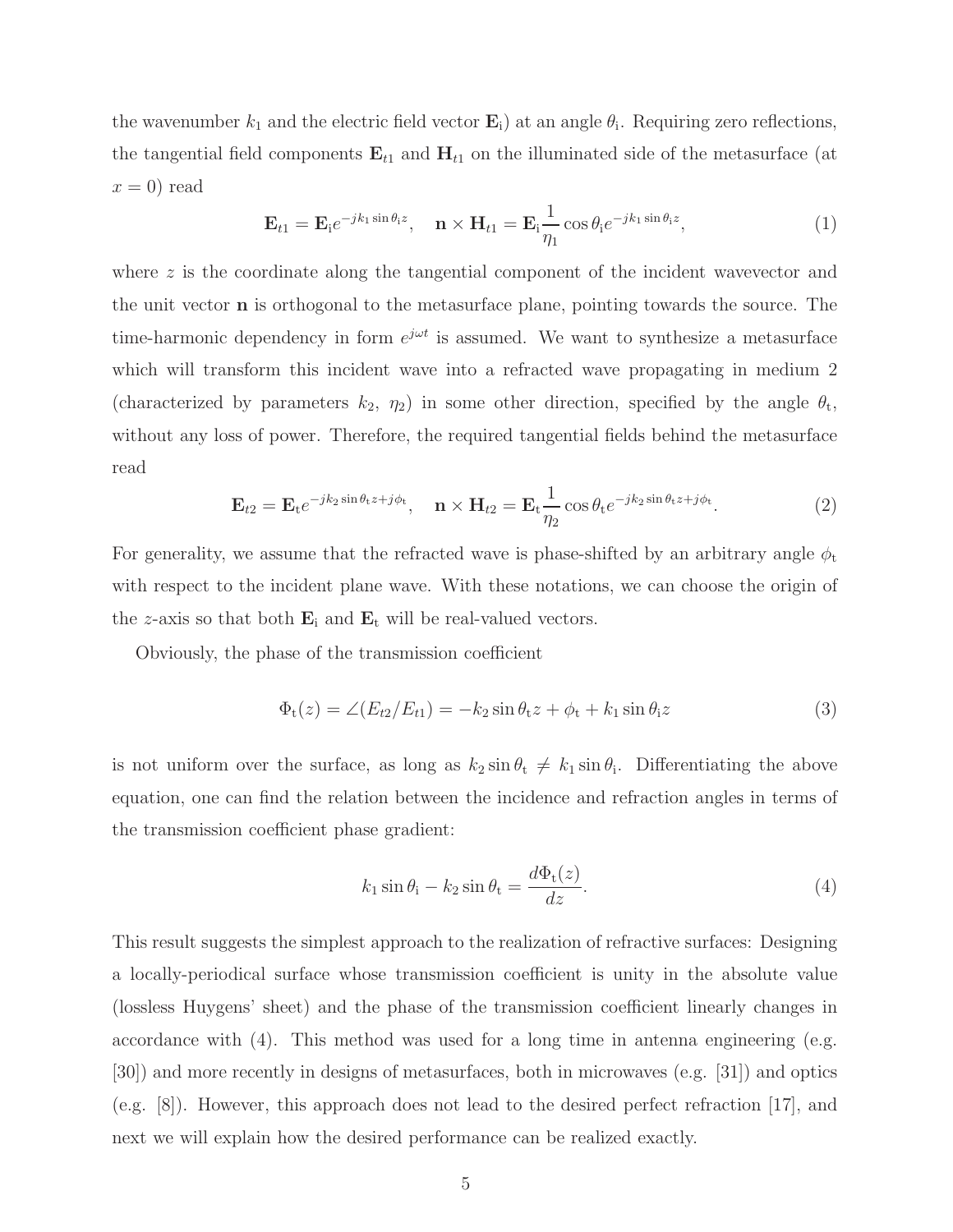### A. Conditions on the equivalent circuit parameters

First, let us find the amplitude of the transmitted wave  $E_t$  which corresponds to full power transmission through the metasurface. Looking for possible realizations as metasurfaces with local response, we equate the normal (to the metasurface) components of the Poynting vector at each point of the metasurfaces, in the two media:

$$
\frac{1}{2}\text{Re}(\mathbf{E}_{t1} \times \mathbf{H}_{t1}^*) = \frac{1}{2}\text{Re}(\mathbf{E}_{t2} \times \mathbf{H}_{t2}^*),\tag{5}
$$

and substitute the field values from (1) and (2). As a result, for metasurfaces with locally full power transmission we obtain

$$
\mathbf{E}_{t} = \mathbf{E}_{i} \sqrt{\frac{\cos \theta_{i}}{\cos \theta_{t}}} \sqrt{\frac{\eta_{2}}{\eta_{1}}}.
$$
\n(6)

Note that the amplitude of the transmitted wave can be larger or smaller than the amplitude of the incident plane wave, although the metasurface is lossless and the power is conserved in transmission. This result already tells about a limitation of the mentioned above simple design approach based only on engineering the transmission phase according to (4).

Let us write the linear relations between the tangential fields at the two sides of the metasurface in form of an impedance matrix:

$$
\mathbf{E}_{t1} = Z_{11}\mathbf{n} \times \mathbf{H}_{t1} + Z_{12}(-\mathbf{n} \times \mathbf{H}_{t2}), \tag{7}
$$

$$
\mathbf{E}_{t2} = Z_{21}\mathbf{n} \times \mathbf{H}_{t1} + Z_{22}(-\mathbf{n} \times \mathbf{H}_{t2}),
$$
\n(8)

and find such values of the Z-parameters which correspond to this particular field transformation. Knowing the Z-parameters of a metasurface, we will be able to determine suitable topologies of constitutive elements (the unit-cell structures) which will realize the desired functionality. Furthermore, the use of the equivalent  $T$ -circuit (Fig. 2) helps in understanding what physical properties the metasurface should have in order to provide the desired response.

Substituting the field values from  $(1)$ ,  $(2)$ , and  $(6)$ , we get the following equations for the Z-parameters:

$$
e^{-jk_1 \sin \theta_i z} = Z_{11} \frac{1}{\eta_1} \cos \theta_i e^{-jk_1 \sin \theta_i z}
$$
  
- 
$$
Z_{12} \frac{1}{\sqrt{\eta_1 \eta_2}} \sqrt{\cos \theta_i \cos \theta_t} e^{-jk_2 \sin \theta_t z + j\phi_t},
$$

$$
(9)
$$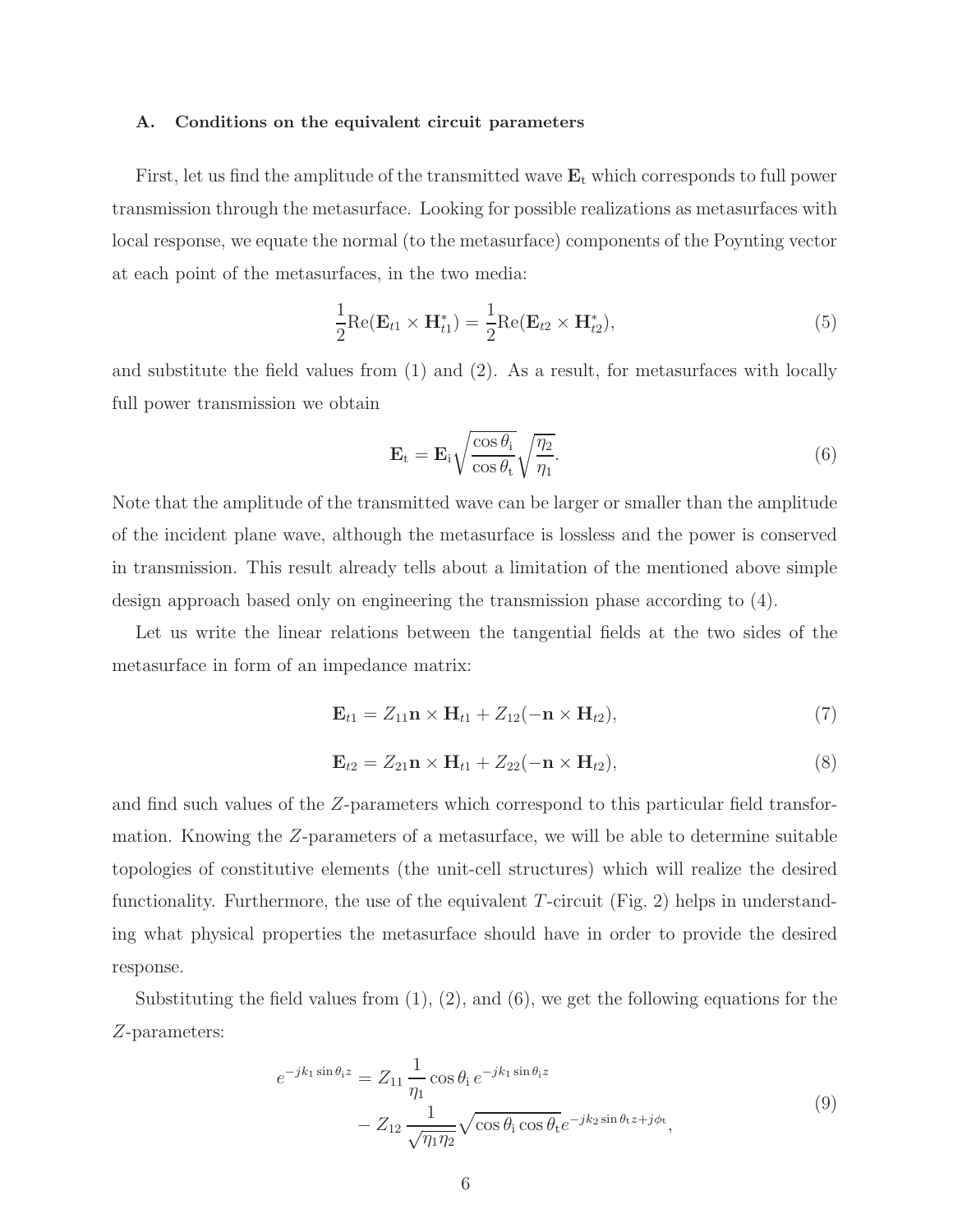

FIG. 2: Equivalent T-circuit of a reciprocal metasurface for the considered case of one linear polarization (TE).

$$
e^{-jk_2 \sin \theta_t z + j\phi_t} = Z_{21} \frac{1}{\sqrt{\eta_1 \eta_2}} \sqrt{\cos \theta_i \cos \theta_t} e^{-jk_1 \sin \theta_i z}
$$
  

$$
- Z_{22} \frac{\cos \theta_t}{\eta_2} e^{-jk_2 \sin \theta_t z + j\phi_t}.
$$

$$
(10)
$$

Obviously, there are infinitely many solutions for the unknown Z-parameters, because we have only two conditions imposed on four complex parameters. Note that solutions with complex values of impedance parameters mean that some of the components forming the metasurface are either lossy or active, but all these solutions still correspond to the overall lossless response of the metasurface, because the fields on the two sides of the metasurface form plane waves carrying the same power in both upper and lower half-spaces.

This observation suggests that we can impose some restrictions on the values of the equivalent parameters of the metasurface for a specific transformation and achieve different realizations of metasurfaces which all perform the same operation on incident plane waves. The possibility of multiple realizations of arbitrary metasurfaces using the susceptibility model was discussed in Ref. [15].

### B. Teleportation metasurface

Considering equations (9) and (10), we observe that while the left-hand sides are single exponential functions (corresponding to either incident or transmitted wave), the right-hand sides are sums of two different exponential functions. This property indicates that in general the  $Z$ -parameters of the metasurface will depend on the coordinate  $z$ , that is, the metasurface is, in general, not uniform. However, there is an interesting and conceptually simple solution corresponding to a *homogeneous* metasurface. If we assume that  $Z_{12} = Z_{21} = 0$ , then both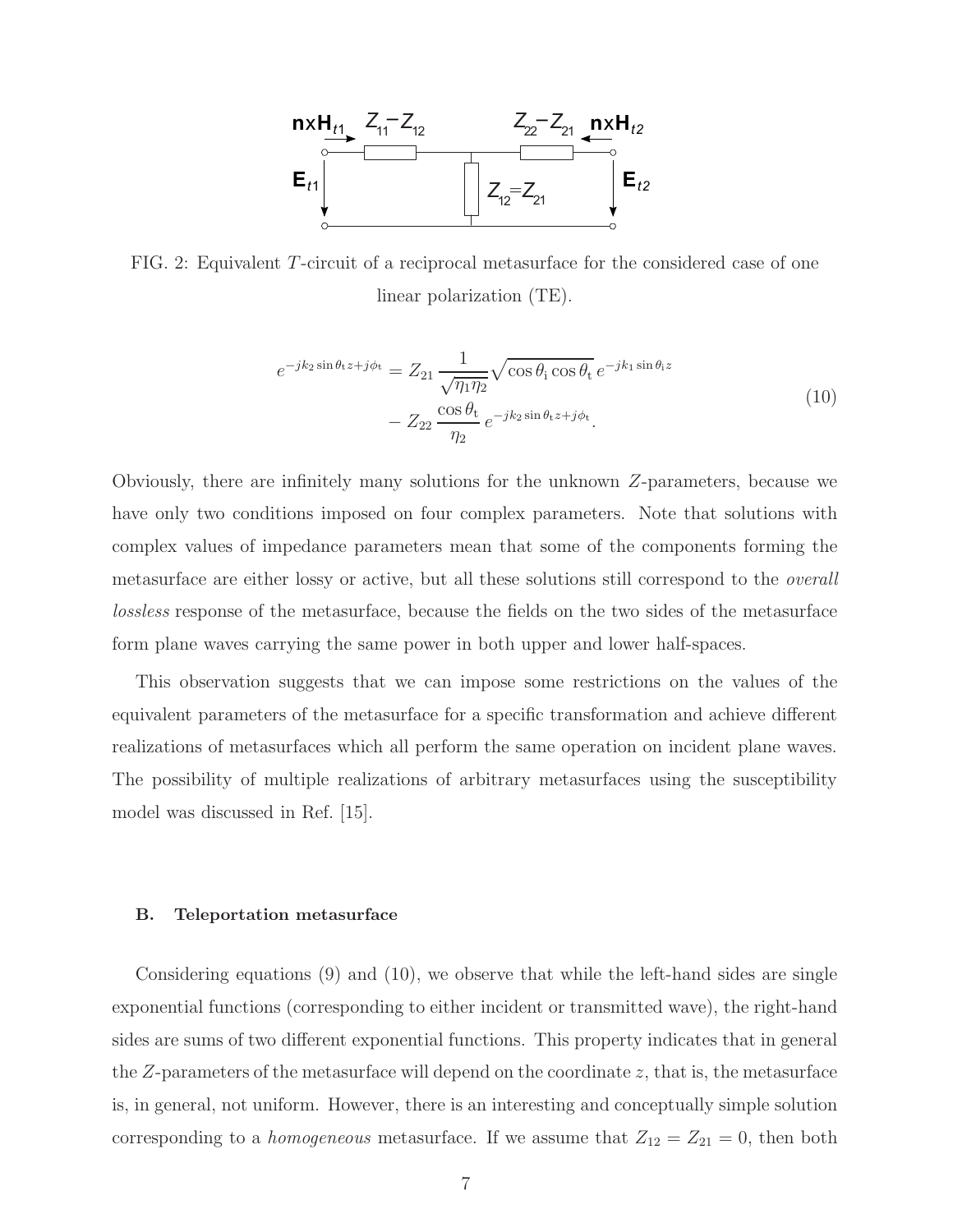equations are satisfied with

$$
Z_{11} = \frac{\eta_1}{\cos \theta_i}, \qquad Z_{22} = -\frac{\eta_2}{\cos \theta_t}.
$$
 (11)

In this scenario, the metasurface is formed by a matched absorbing layer (the input resistance  $Z_{11}$ , a perfect electric conductor (PEC) sheet, and an active layer (an "anti-absorber" [32, 33]) on the other side. The incident plane wave is totally absorbed in the matched absorber. The negative-resistance sheet (resistance  $Z_{22}$ ) together with the wave impedance of medium 2 forms a self-oscillating system whose stable-generation regime corresponds to generation of a plane wave in the desired direction (the refraction angle  $\theta_t$ ). Indeed, the sum of the wave impedance of plane waves propagating at the angle  $\theta_t$  and the input impedance of the active layer is zero, and this is the necessary condition for stable generation. This structure is similar to the "teleportation metasurface" introduced in [32, 33] for teleporting waves without changing the propagation direction. As shown in [33], in that case if the reflector separating the resistive and active layers is made at least slightly imperfect (parameters  $Z_{12} = Z_{21}$  are very small but not exactly zero), the amplitude and phase of the transmitted wave is synchronised with the incident field.

The teleportation metasurface is a theoretically perfect realization of the desired transformation of plane waves in transmission. In particular, when the incidence angle equals  $\theta_i$ , the reflection coefficient is exactly zero. However, because the input resistance of the metasurface seen from medium 2 is negative, reflections of waves coming from this medium are very strong. Therefore, within the linear model of the negative resistance, the reflection coefficient tends to infinity for waves coming from the direction  $\theta_t$ . Moreover, the amplitude of the field in medium 2 is established due to non-linear saturation of the negative resistance device. Therefore, it is probably practically impossible to ensure that the negative resistance saturates at exactly the desired amplitude of the generated wave. Next, we consider an alternative realization, requiring perfect matching of the metasurface for waves coming from medium 2.

### C. Transmitarray

Let us consider alternative realizations demanding that the input impedance of the metasurface seen from medium 2 is matched to the wave impedance in medium 2, so that waves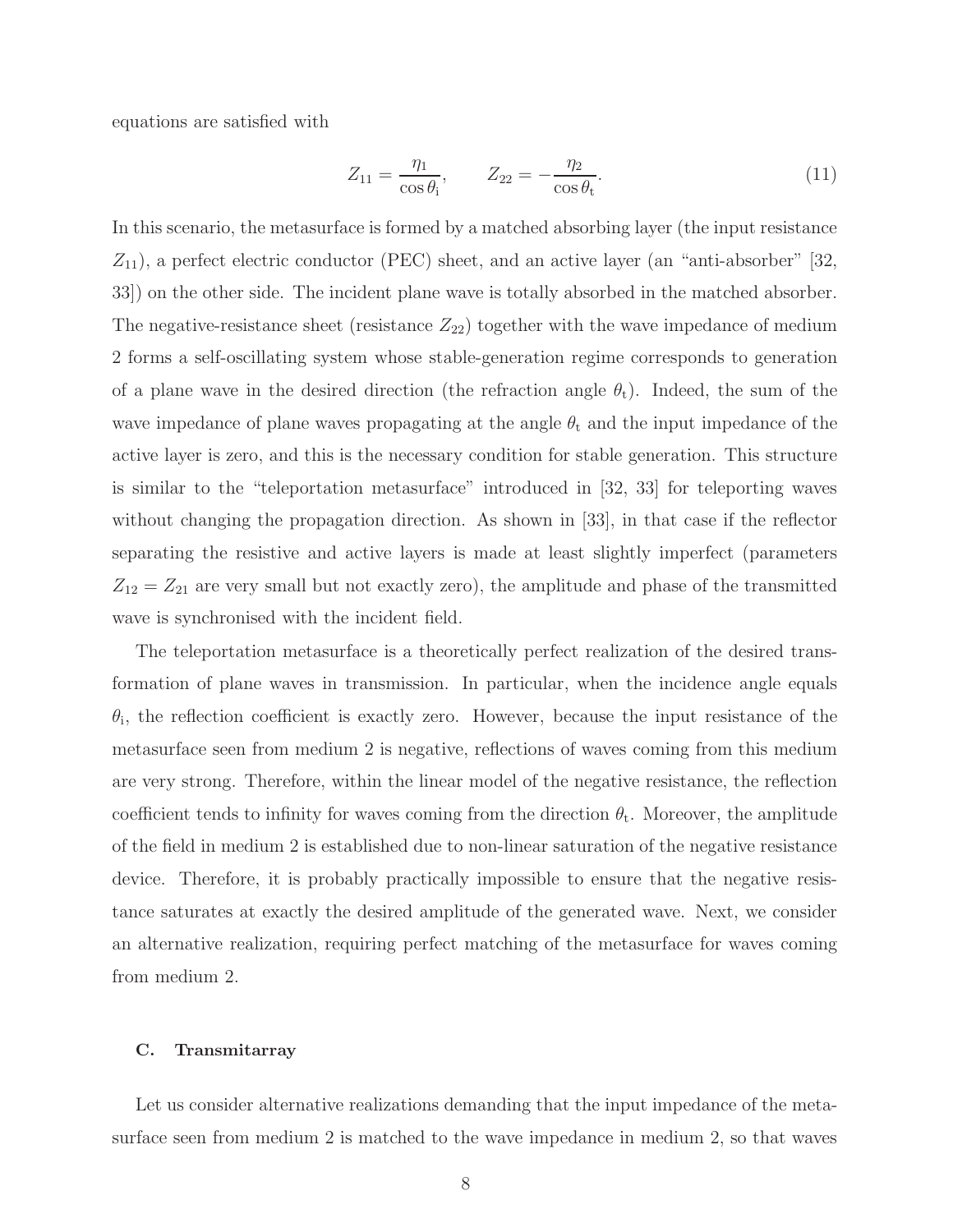coming from the direction  $\theta_t$  will not produce any reflections. This requirement can be satisfied if we demand that

$$
Z_{22} = \frac{\eta_2}{\cos \theta_t}.\tag{12}
$$

Now we can find a realization of the metasurface as a nonreciprocal system where the ideal voltage source in the output branch is defined by

$$
Z_{21} = \frac{2\sqrt{\eta_1 \eta_2}}{\sqrt{\cos \theta_i \cos \theta_t}} e^{-j(k_2 \sin \theta_t - k_1 \sin \theta_i) z + j\phi_t},
$$
\n(13)

as follows from (10). If the desired response for illumination from medium 1 is the only requirement, we can set  $Z_{12} = 0$  and  $Z_{11} = \frac{\eta_1}{\cos \eta_2}$  $\frac{\eta_1}{\cos \theta_1}$ , so that for illuminations from medium 1 at the incidence angle  $\theta_i$  the metasurface is acting as a matched absorber (matched receiving antenna array). This realization can be modeled by the corresponding nonreciprocal equivalent circuit, shown in Fig. 3.



FIG. 3: Equivalent T-circuit of a nonreciprocal transmitarray realization of refractive metasurfaces.

This realization reminds conventional transmitarrays [1]. The incident plane wave is received by a matched antenna array on one side of the surface and the wave is launched into medium 2 with a transmitting phase array antenna. In the ideal situation the transmitarray is overall lossless, as the resistance seen from the illuminated side is in fact the radiation resistance of the transmitting array (the two arrays need to be connected by matched cables).

The same model describes also the concept of field control and active cloaking using active Huygens' surfaces [13, 34]. In that scenario, there is no connection between the receiving side (realized as a matched absorber) and the active array. The incident field is assumed to be known and the amplitudes and phases of sources feeding the radiating array are set accordingly.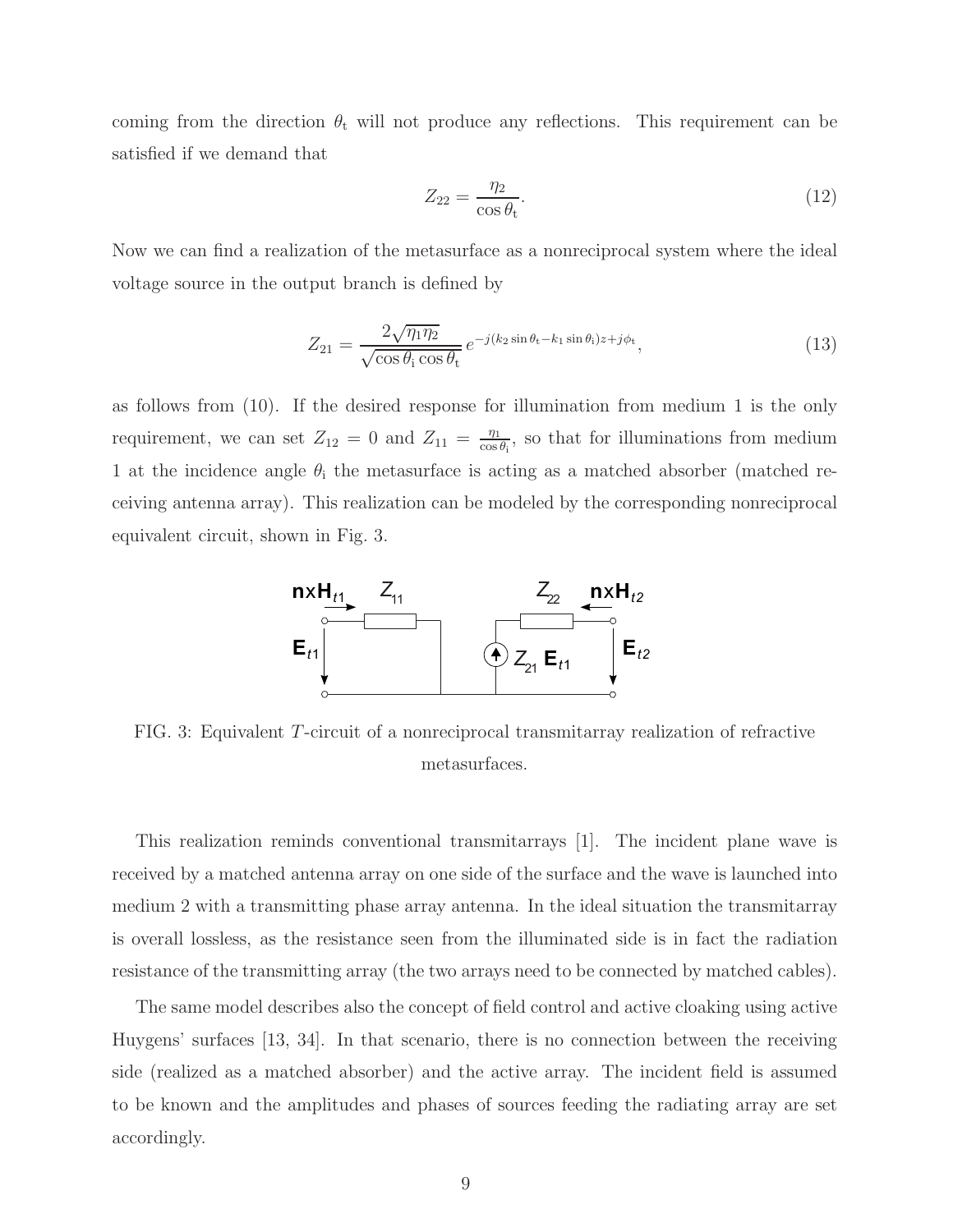### D. Symmetrical double current sheets

Within the metasurface paradigm, the simplest approach to realization of refractive metasurfaces is to assume that the refraction is controlled by engineering surface densities of electric and magnetic current sheets, co-existing at the metasurface plane. It is obvious that sheets of *only* electric or *only* magnetic currents cannot offer the desired functionality because of the symmetry of the scattered fields in the forward and backward directions. Because electric and magnetic surface current sheets are conveniently modeled by surface impedance relations, it appears reasonable to model refractive metasurfaces by two impedance relations which should hold both for the electric and magnetic surface current densities  $J_e$  and  $J_m$  $|35-37|$ :

$$
\mathbf{J}_{e} = \mathbf{n} \times \mathbf{H}_{t1} - \mathbf{n} \times \mathbf{H}_{t2} = Y_{e}\mathbf{E}_{t} = Y_{e}\frac{\mathbf{E}_{t1} + \mathbf{E}_{t2}}{2},
$$
\n(14)

$$
\mathbf{J}_{\mathrm{m}} = -\mathbf{n} \times (\mathbf{E}_{t1} - \mathbf{E}_{t2}) = Y_{\mathrm{m}} \mathbf{H}_{t} = Y_{\mathrm{m}} \frac{\mathbf{H}_{t1} + \mathbf{H}_{t2}}{2}.
$$
 (15)

Here  $\mathbf{E}_t$  and  $\mathbf{H}_t$  are the averaged tangential electric and magnetic fields at the metasurface plane. Forming sums and differences of (7) and (8), it is easy to see that relations (14) and (15) can hold only if the metasurface is symmetric and reciprocal, that is, when  $Z_{11} = Z_{22}$ and  $Z_{12} = Z_{21}$ . Under these assumptions,

$$
Y_{\rm e} = \frac{2}{Z_{11} + Z_{12}}, \qquad Y_{\rm m} = 2(Z_{11} - Z_{12}). \tag{16}
$$

Since we have only two unknown complex parameters  $Z_{11}$  and  $Z_{12}$ , the solution of (9) and (10) becomes unique and it reads

$$
Z_{11} = \frac{\eta_1}{\cos \theta_i} \frac{e^{-j\Phi_t} + e^{j\Phi_t}}{e^{-j\Phi_t} - \frac{\eta_1 \cos \theta_t}{\eta_2 \cos \theta_i} e^{j\Phi_t}},\tag{17}
$$

$$
Z_{12} = \frac{\sqrt{\eta_1 \eta_2}}{\sqrt{\cos \theta_i \cos \theta_t}} \frac{\frac{\eta_1 \cos \theta_t}{\eta_2 \cos \theta_t} + 1}{e^{-j\Phi_t} - \frac{\eta_1 \cos \theta_t}{\eta_2 \cos \theta_t} e^{j\Phi_t}},
$$
(18)

where  $\Phi_t$  is defined by (3). We see that these parameters, as well as the electric sheet admittance and magnetic sheet impedance (16), are complex numbers, which physically means that the surface is either lossy or active at different values of z. For a special case of refraction of a normally incident plane wave at 45◦ such solution for sheet parameters has been published in [12, 38] and later on discussed in e.g. [7].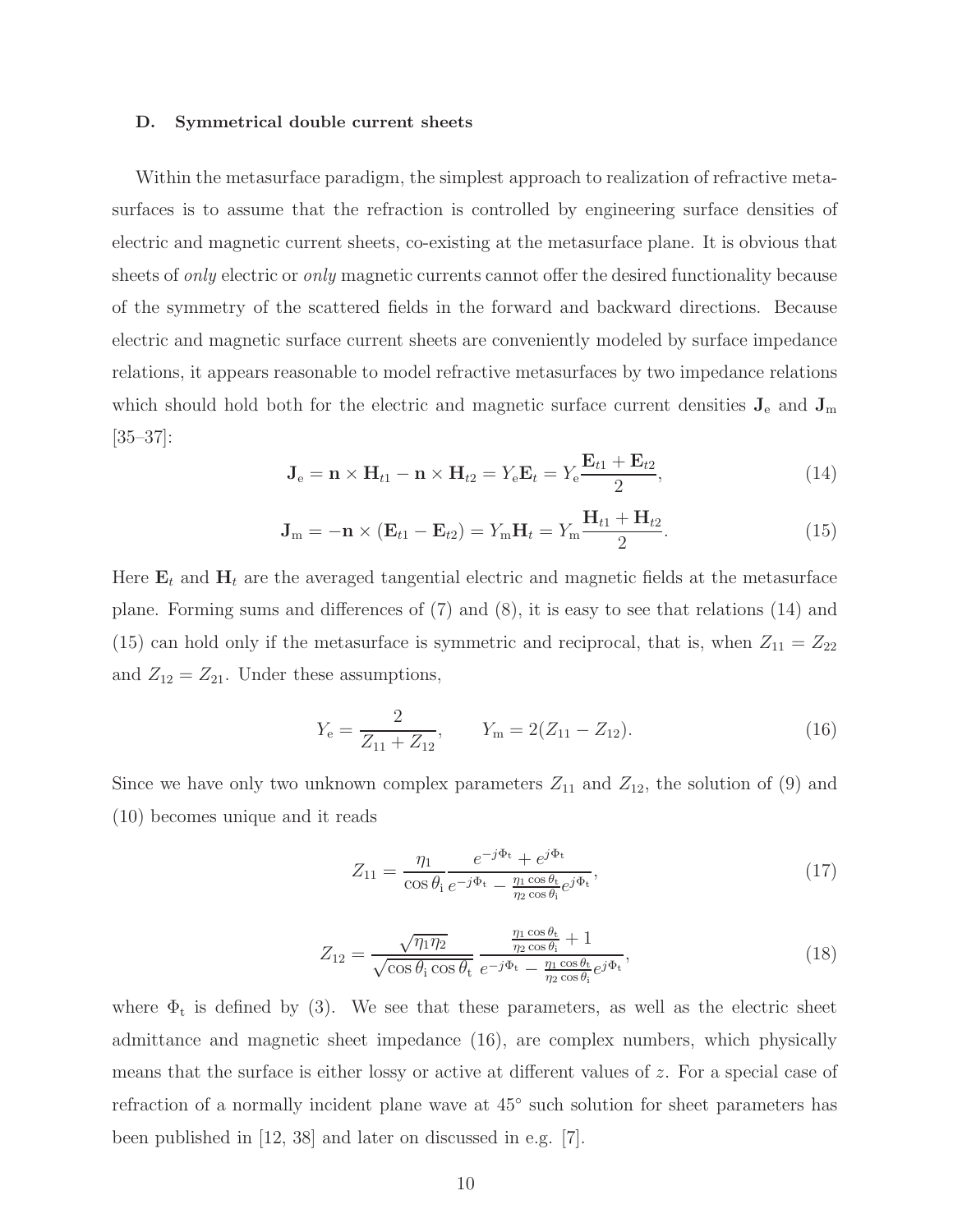Inspecting (17) and (18), we see that the metasurface parameters can be purely imaginary for all z, corresponding to passive lossless realizations, only if

$$
\frac{\eta_1 \cos \theta_t}{\eta_2 \cos \theta_i} = 1,\tag{19}
$$

in which case

$$
Z_{12} = j \frac{\eta_1}{\cos \theta_i} \frac{1}{\sin \Phi_t}, \qquad Z_{11} = j \frac{\eta_1}{\cos \theta_i} \cot \Phi_t.
$$
 (20)

Corresponding surface admittances, given by (16), are also purely imaginary and coincide with those derived in [17] in an alternative way. Condition (19) physically means that the impedance of the incident plane wave at the top side of the metasurface  $(\frac{\eta_1}{\cos \theta_i})$  equals to the impedance of the refracted wave at the bottom side of the surface  $(\frac{\eta_2}{\cos \theta_t})$ . It is, however, in contradiction with the desired field structure: Equations (1) and (2) imply that the ratio of the tangential field components (the wave impedance) must in general change if we require perfect refraction. Thus, lossless double current sheets modeled by impedance relations (14) and (15) cannot realize perfectly refractive metasurfaces.

In paper [17] the requirement for equal impedances (19) was derived in a different way, demanding the absence of losses, and it was concluded that perfect refraction using lossless metasurfaces was not possible without reflections. Indeed, it is clear that adding some reflected field to (1), it is possible to make sure that the ratio of the tangential fields on top of the metasurface is the same as at the bottom. This approach is followed nearly in all current literature on lossless metasurfaces for refraction control: Nearly always only symmetric metasurfaces have been considered and used (see [5, 7]) and the realization is thought in form of a symmetric double-current sheet. This is the reason why earlier publications (see the review in [7]) state that there must be at least small reflections or there is a need to use active elements. The only known to us exception is the recent paper [18] where the problem is attacked using the generalized scattering matrix.

Next we show that perfect refraction at an angle which is not equal to the incidence angle is in fact possible using only lossless structures, but only if the surface is spatially dispersive, exhibiting bianisotropic omega coupling. This result has been independently obtained in [39].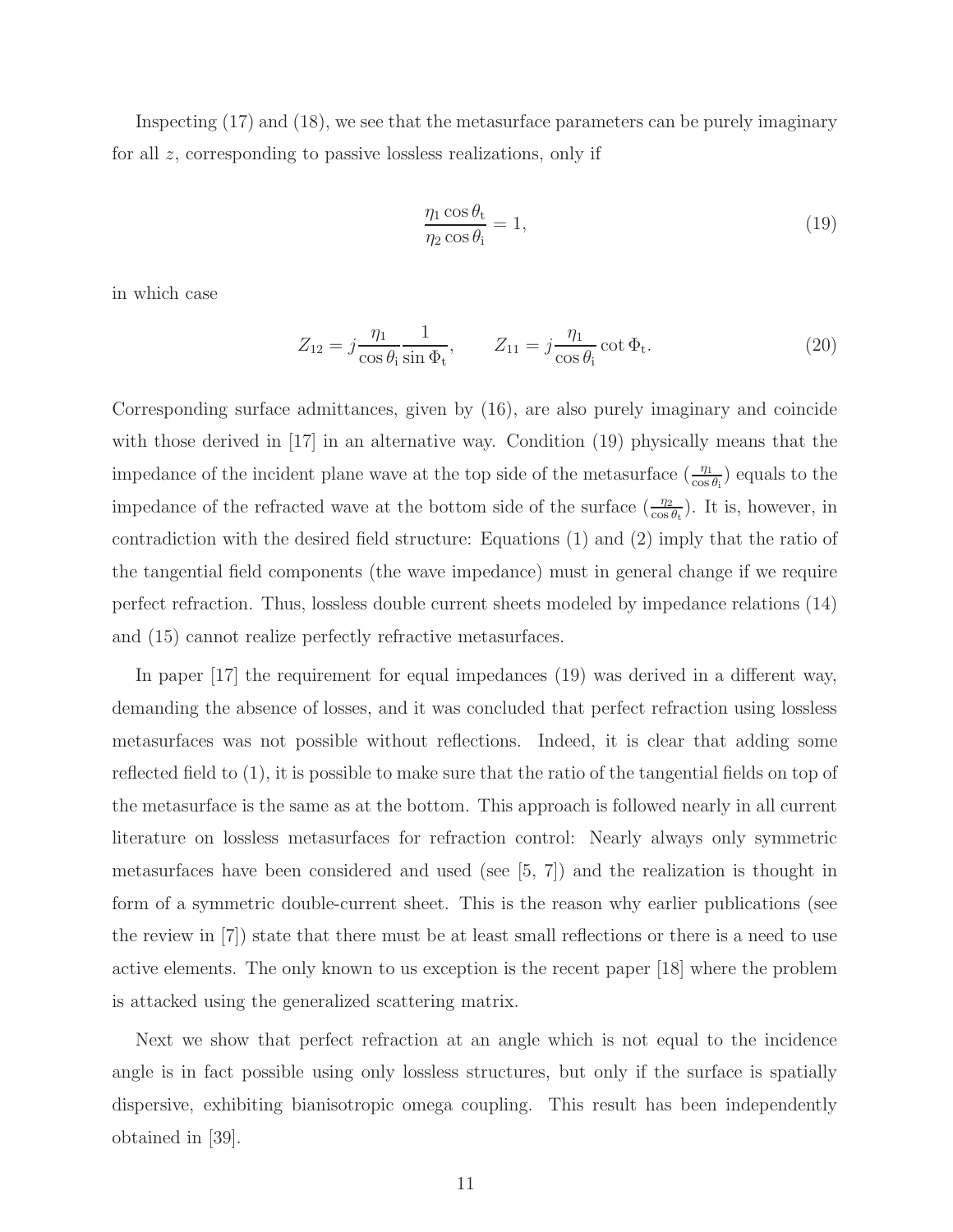### E. Metasurface formed by lossless elements

In the above example realizations, metasurfaces contained both lossy and active elements, which may require complicated and expensive realizations. It is therefore of interest to consider if and how one can realize the same functionality using only reactive lossless components.

### 1. Impedance matrix

To answer this question, we again consider the main set of requirements on the Zparameters of an ideal refractive metasurface (9) and (10) and look for a solution where all the Z-parameters are purely imaginary (i.e.,  $Z_{ij} = jX_{ij}$ ):

$$
e^{-jk_1\sin\theta_i z} = jX_{11} \frac{1}{\eta_1} \cos\theta_i e^{-jk_1\sin\theta_i z}
$$
  

$$
- jX_{12} \frac{1}{\sqrt{\eta_1 \eta_2}} \sqrt{\cos\theta_i \cos\theta_t} e^{-jk_2\sin\theta_t z + j\phi_t},
$$

$$
(21)
$$

$$
e^{-jk_2 \sin \theta_t z + j\phi_t} = jX_{21} \frac{1}{\sqrt{\eta_1 \eta_2}} \sqrt{\cos \theta_i \cos \theta_t} e^{-jk_1 \sin \theta_i z}
$$
  

$$
- jX_{22} \frac{\cos \theta_t}{\eta_2} e^{-jk_2 \sin \theta_t z + j\phi_t}.
$$
 (22)

This is a system of four real-valued equations for four real unknowns  $X_{ij}$ , which has a unique solution:

$$
X_{11} = \frac{\eta_1}{\cos \theta_i} \cot \Phi_t,\tag{23}
$$

$$
X_{22} = \frac{\eta_2}{\cos \theta_t} \cot \Phi_t,\tag{24}
$$

$$
X_{12} = X_{21} = \frac{\sqrt{\eta_1 \eta_2}}{\sqrt{\cos \theta_1 \cos \theta_1} \sin \Phi_t}.
$$
\n(25)

For the case of zero phase shift ( $\phi_t = 0$ ) formulas (23)–(24) agree with the result of [18], obtained using the generalized scattering parameters approach.

The metasurfaces modeled by (23)–(25) are reciprocal  $(X_{12} = X_{21})$ . Indeed, the same solution follows from  $(9)$ – $(10)$  if we demand that a plane wave coming from the second medium (the incidence angle  $\theta_t$ ) is fully transmitted into the first medium in the direction  $\theta_i$ . The required physical properties of such metasurfaces can be understood from the corresponding equivalent T-circuit (see Fig. 2). The circuit is asymmetric, because  $X_{11} \neq X_{22}$ .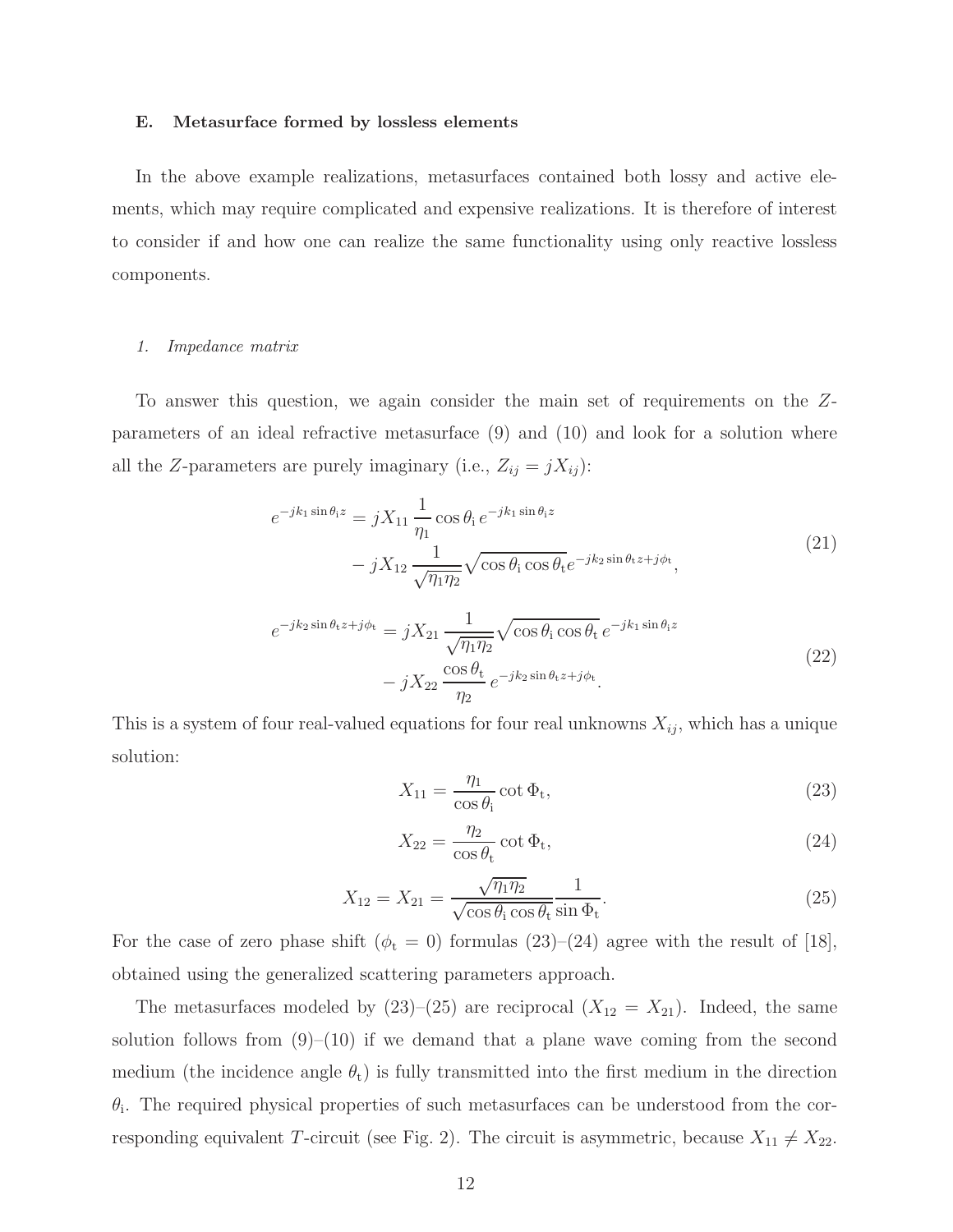This structure of the Z-matrix corresponds to bianisotropic omega layers, see a discussion in [40, 41]. Possible appropriate topologies include arrays of  $\Omega$ -shaped inclusions [42], arrays of split rings, double arrays of patches (patches on the opposite sides of the substrate must be different to ensure proper magnetoelectric coupling) [43–46], etc. A more complicated set of three parallel reactive sheets was proposed in [18].

Previuosly, probably only in paper [18] asymmetric metasurfaces were used for transmission management (equations (23)–(25) also appear in [18] for the case when  $\phi_t = 0$ ). Note also that the role of the omega-type bianisotropy of metasurfaces has been discussed in the review paper [4], and omega layers have been successfully used in single-layer metamirrors [42].

Comparing to the simple designs based on symmetrical metasurfaces (Section II D), we again see from (23) and (24) that lossless *symmetric* realizations with  $X_{11} = X_{22}$  are possible only if  $\frac{\eta_1}{\cos \theta_i} = \frac{\eta_2}{\cos \theta_i}$  $\frac{\eta_2}{\cos \theta_t}$ , as we already saw from requirement (19). If media 1 and 2 are the same, we can conclude that previously proposed symmetrical metasurfaces cannot provide perfect refraction (without parasitic reflections or energy loss).

### 2. Unit-cell polarizabilities and appropriate topologies

Although the impedance matrix model provides a simple tool to design structures for desired wave transformations, it is not directly applicable for identifying appropriate topologies of the metasurface unit cells. Here we show how to determine what are the required properties of unit cells which realize ideally refractive metasurfaces. Knowing the polarizabilities of each unit cell, we can identify what polarization response should be generated in unit cells and what inclusions are needed to realize this response. So-called collective polarizabilities [47] relate the tangential electric and magnetic dipole moments induced in the unit cell to the fields of the incident wave. Knowing the Z-parameters of a metasurface is tantamount to knowing reflection and transmission coefficients. Writing them also in terms of the collective polarizabilities of unit cells, we can find the required polarizabilities which realize the desired response. For the perfect refractive metasurfaces the collective polarizabilities of unit cells read (see [48])

$$
\widehat{\alpha}_{ee}^{yy} = \frac{S}{j\omega} \frac{\cos \theta_i \cos \theta_t}{\eta_1 \cos \theta_t + \eta_2 \cos \theta_i} \left[ 2 - \left( \sqrt{\frac{\eta_1 \cos \theta_t}{\eta_2 \cos \theta_i}} + \sqrt{\frac{\eta_2 \cos \theta_i}{\eta_1 \cos \theta_t}} \right) e^{j\Phi_t(z)} \right],\tag{26}
$$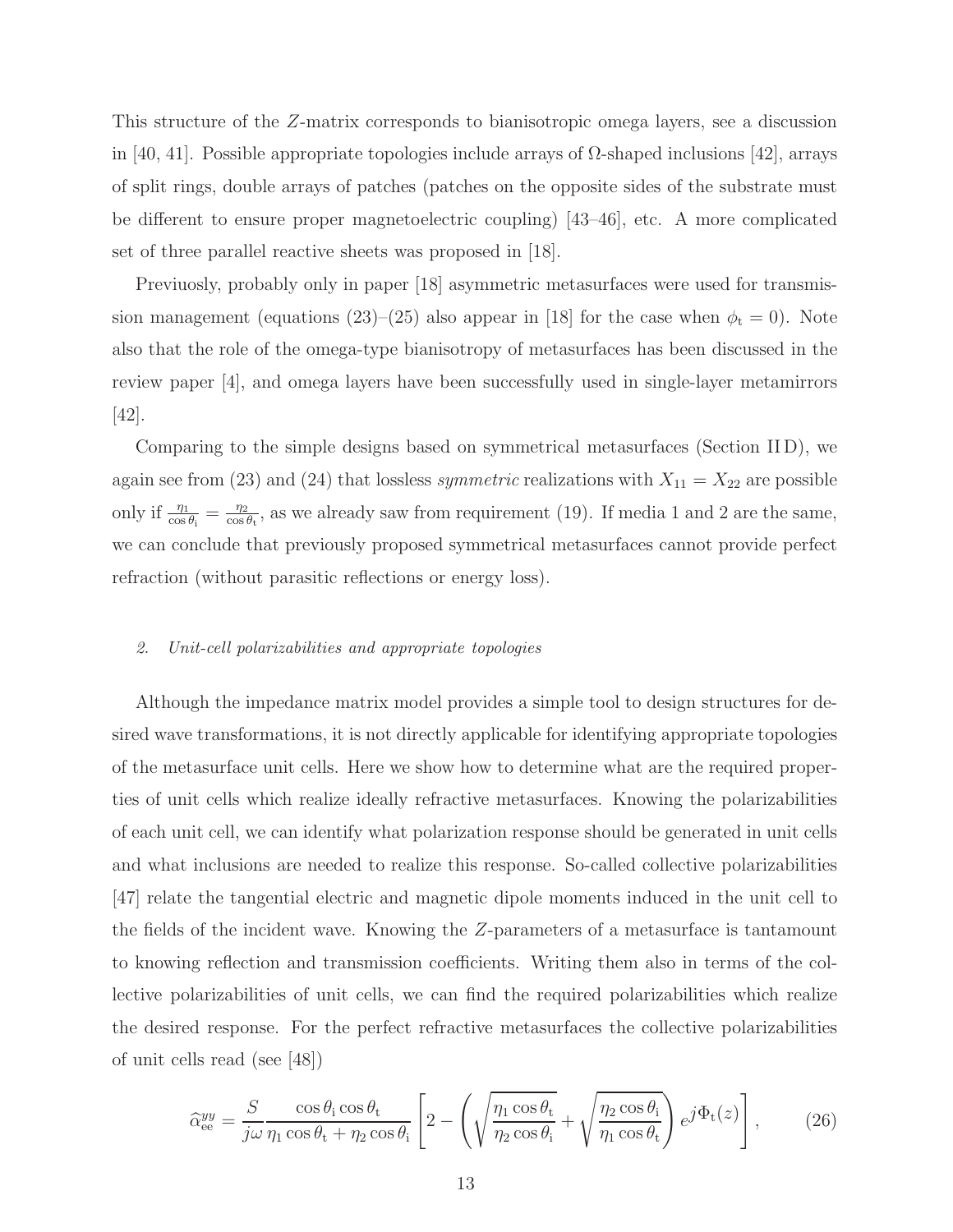$$
\widehat{\alpha}_{\text{mm}}^{zz} = \frac{S}{j\omega} \frac{\eta_1 \eta_2}{\eta_1 \cos \theta_t + \eta_2 \cos \theta_i} \left[ 2 - \left( \sqrt{\frac{\eta_1 \cos \theta_t}{\eta_2 \cos \theta_i}} + \sqrt{\frac{\eta_2 \cos \theta_i}{\eta_1 \cos \theta_t}} \right) e^{j\Phi_t(z)} \right],\tag{27}
$$

$$
\widehat{\alpha}_{em}^{yz} = -\widehat{\alpha}_{me}^{zy} = \frac{S}{j\omega} \frac{\eta_2 \cos \theta_1 - \eta_1 \cos \theta_t}{\eta_1 \cos \theta_t + \eta_2 \cos \theta_i},\tag{28}
$$

where S is the unit-cell area and  $\hat{\alpha}_{ee}^{yy}$ ,  $\hat{\alpha}_{em}^{zz}$ ,  $\hat{\alpha}_{em}^{yz}$ ,  $\hat{\alpha}_{me}^{zy}$  are, respectively, electric, magnetic, electromagnetic, and magnetoelectric polarizability components (coupling coefficients). The last two coefficients  $\hat{\alpha}_{em}^{yz}$  and  $\hat{\alpha}_{me}^{zy}$  imply so-called bianisotropic response in the unit cells which models the effect of weak spatial dispersion [29]. In other words, the incident electric (magnetic) field should induce also magnetic (electric) polarization in the unit cell. Here,  $\hat{\alpha}_{em}^{yz} = -\hat{\alpha}_{me}^{zy}$ , which is a typical characteristic of reciprocal *omega* inclusions [29].

As it can be expected, both the electric and magnetic polarizabilities in  $(26)$  and  $(27)$ depend on z, and this dependence is the same for both of them. This result reflects the requirement of zero reflection at any point of the metasurface, which demands the balance of the induced electric and magnetic surface currents at any point (Huygens' condition). On the other hand, the omega coupling coefficient in  $(28)$  is constant with respect to z and depends only on the impedances and angles. This result reflects the fact that bianisotropic coupling of omega-type is necessary to ensure that the waves incident on both sides of the metasurface see the same surface impedance, so that reciprocal full transmission is realized. Since the impedances of the two waves depend only on the impedances of the media and on the two angles, the coupling coefficient also depends only on these parameters. As expected, we see that when the impedances of the incident and transmitted waves are the same, that is,  $\frac{\eta_1}{\cos \theta_i} = \frac{\eta_2}{\cos \theta_i}$  $\frac{\eta_2}{\cos \theta_t}$ , the required coupling coefficient vanishes.

Bianisotropic metasurfaces with the required properties defined by (26)–(28) can be realized as arrays of low-loss particles with the appropriate symmetry. As it was mentioned, for microwave applications, metallic canonical omega particles or double arrays of asymmetric patches can be used. Multilayered topologies were proposed in paper [18]. For optical applications, arrays of properly shaped dielectric particles were introduced as omega-type bianisotropic metasurfaces [49, 50].

It is important to compare the polarizabilities  $(26)$ – $(28)$  which are required for realizing perfect refraction with the polarizabilities found in earlier works on wave transformations in the transmitting regime (e.g.,  $[8-11, 31]$ ), where the design approach is based on the geometrical optics model and the "generalized law of refraction" (3). In that theory, the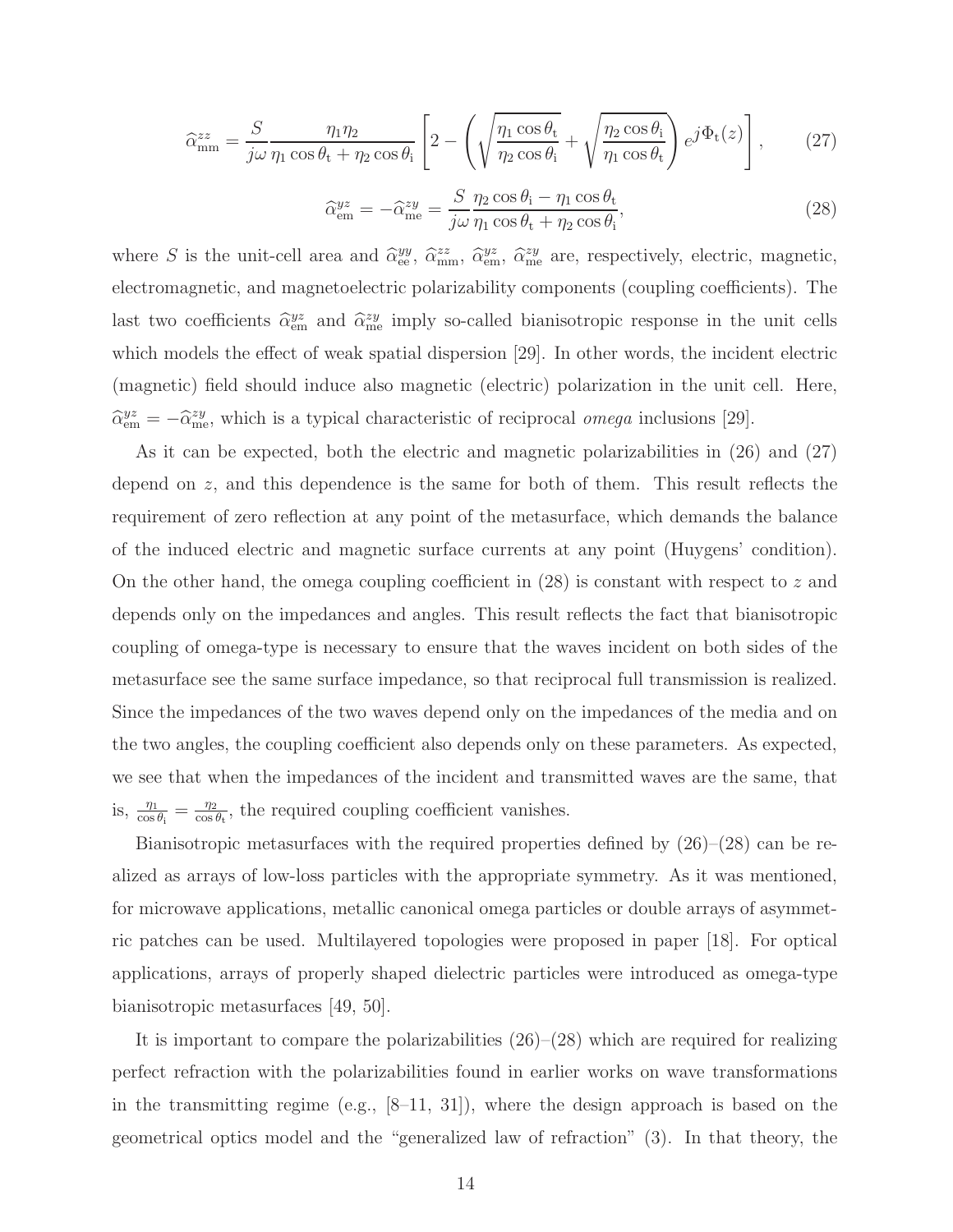metasurface is assumed to be locally periodical, and the unit cells are designed so that the transmission coefficient has unit amplitude and the desired phase at every point. These requirements are satisfied if the electric and magnetic polarizabilities read (taking the earlier considered special case of normal incidence and identical media at both sides [31])

$$
\widehat{\alpha}_{\text{ee}}^{yy} = \frac{1}{\eta^2} \widehat{\alpha}_{\text{mm}}^{zz} = \frac{S}{j\omega\eta} \left( 1 - e^{j\Phi_t(z)} \right),\tag{29}
$$

and the magnetoelectric coupling coefficient  $\hat{\alpha}_{em}^{yz}$  is zero. Periodical arrays formed by unit cells having these collective polarizabilities have unit transmissivity and the transmitted waves have the required phases  $\Phi_t(z)$ , but when the cells are assembled into a non-uniform array, the performance becomes non-ideal. In other words, in order to ensure the desired response of the non-uniform metasurface, properties of periodical arrays formed by its unit cells must deviate from the simple geometrical-optics design recipe (3). This result is consistent with that in [6]. We can conclude that in order to ensure perfect refraction, it is not enough to make the metasuface bianisotropic (introducing asymmetry with respect to its two sides). The electric and magnetic polarizabilities in the exact synthesis [see (26)–(28)] solution are also different as compared to the conventional synthesis solution (29).

## III. CONTROL OF REFLECTION: PERFECTLY REFLECTING METASUR-**FACE**

In the previous case of refractive metasurfaces, there is only one single plane wave at every point of space. In order to be able to synthesize metasurfaces for general field transformations, we need to understand how to control several plane waves which propagate and interfere in the same space. This problem can be solved at an example of a perfectly reflective metasurface, which we consider next.

The geometry of the problem is shown in Fig. 4. The design goal is to fully reflect a plane wave coming from a given direction  $\theta_i$  into another plane wave propagating in a different and also arbitrary direction  $\theta_r$ . Here, we consider the case when the polarization of the reflected wave is the same as that of the incident wave. Metasurfaces designed for full reflection were called metamirrors in [42, 43]. In this scenario, the desired field distribution at the surface of the metamirror is the superposition of two plane waves (the incident wave and the reflected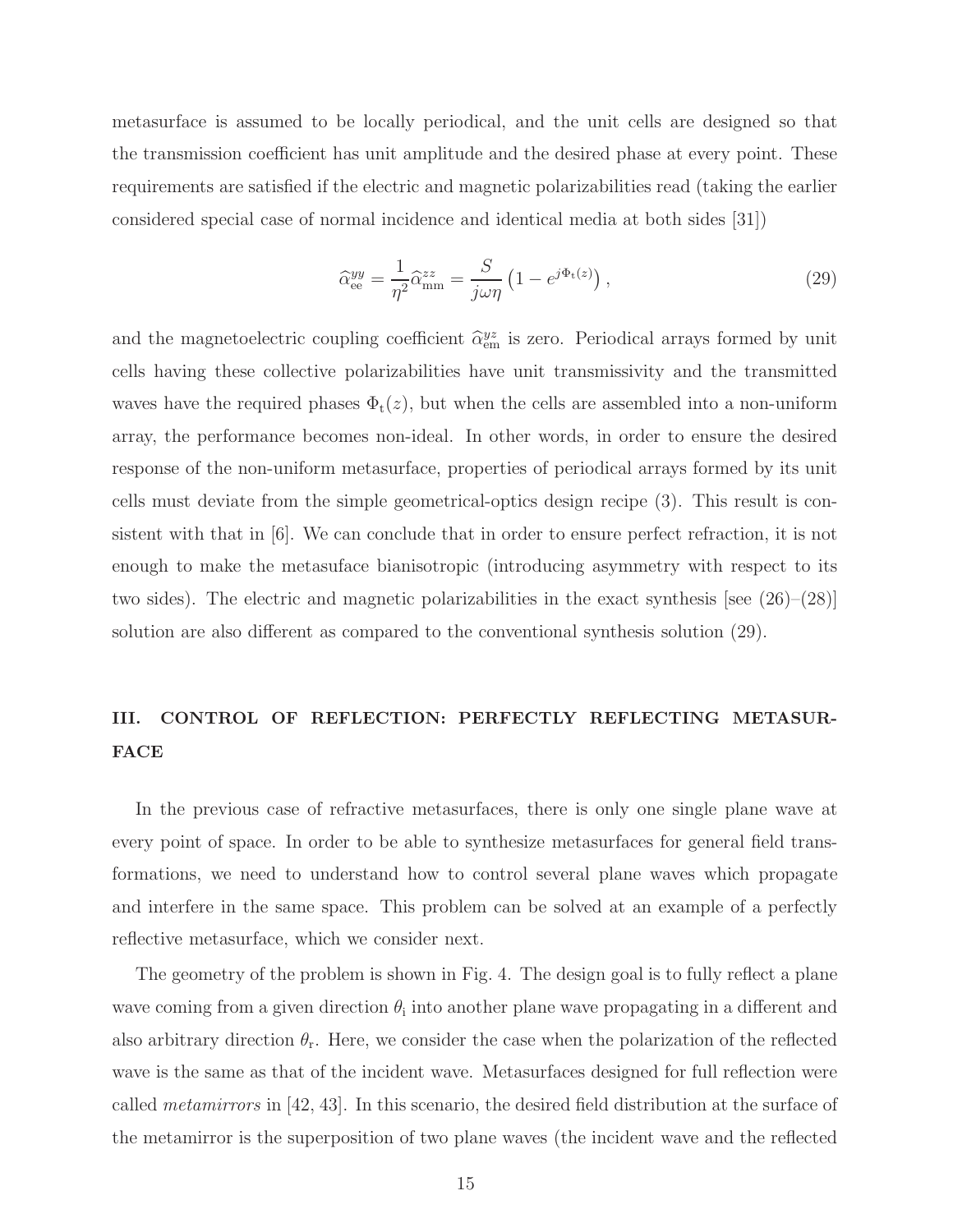

FIG. 4: Illustration of the desired performance of an ideally reflecting metasurface. TE incidence is assumed and the metasurface is located in the yz-plane.

wave):

$$
\mathbf{E}_{t1} = \mathbf{E}_{i} e^{-j k_1 \sin \theta_i z} + \mathbf{E}_{r} e^{-j k_1 \sin \theta_r z + j \phi_r},
$$
  
\n
$$
\mathbf{n} \times \mathbf{H}_{t1} = \mathbf{E}_{i} \frac{1}{\eta_1} \cos \theta_i e^{-j k_1 \sin \theta_i z} - \mathbf{E}_{r} \frac{1}{\eta_1} \cos \theta_r e^{-j k_1 \sin \theta_r z + j \phi_r}.
$$
\n(30)

Here,  $\mathbf{E}_{t1}$  and  $\mathbf{H}_{t1}$  are the tangential (to the metamirror plane) components of the total electric and magnetic fields at the metamirror surface. For generality, we assume that the reflected plane wave can have any desired phase shift  $\phi_r$  with respect to the incident wave. With these notations, we can choose the origin of the z-axis so that both  $\mathbf{E}_i$  and  $\mathbf{E}_r$  will be real-valued vectors.

Similarly to the refractive metasurface, we see that the phase of the reflection coefficient

$$
\Phi_{\rm r}(z) = -k_1 \sin \theta_{\rm r} z + \phi_{\rm r} + k_1 \sin \theta_{\rm i} z \tag{31}
$$

depends on z, except the trivial case of specular reflection  $(\theta_i = \theta_r)$ . Differentiating, we find the relation between the reflection and incidence angles in terms of the gradient of the reflection coefficient phase:

$$
k_1(\sin \theta_i - \sin \theta_r) = \frac{d\Phi_r(z)}{dz}.
$$
\n(32)

Analogously with the transmitting regime, this result suggests a simple design approach: to realize a fully reflective surface (the amplitude of the reflection coefficient equals unity at each point) but with a linearly varying reflection phase, according to (32). Reflecting surfaces with engineered reflection phase are often called high impedance surfaces [51] or reflectarrays [52]. Such an approach has been used, for example, in [20–27, 42] as well as in all known designs of reflectarrays.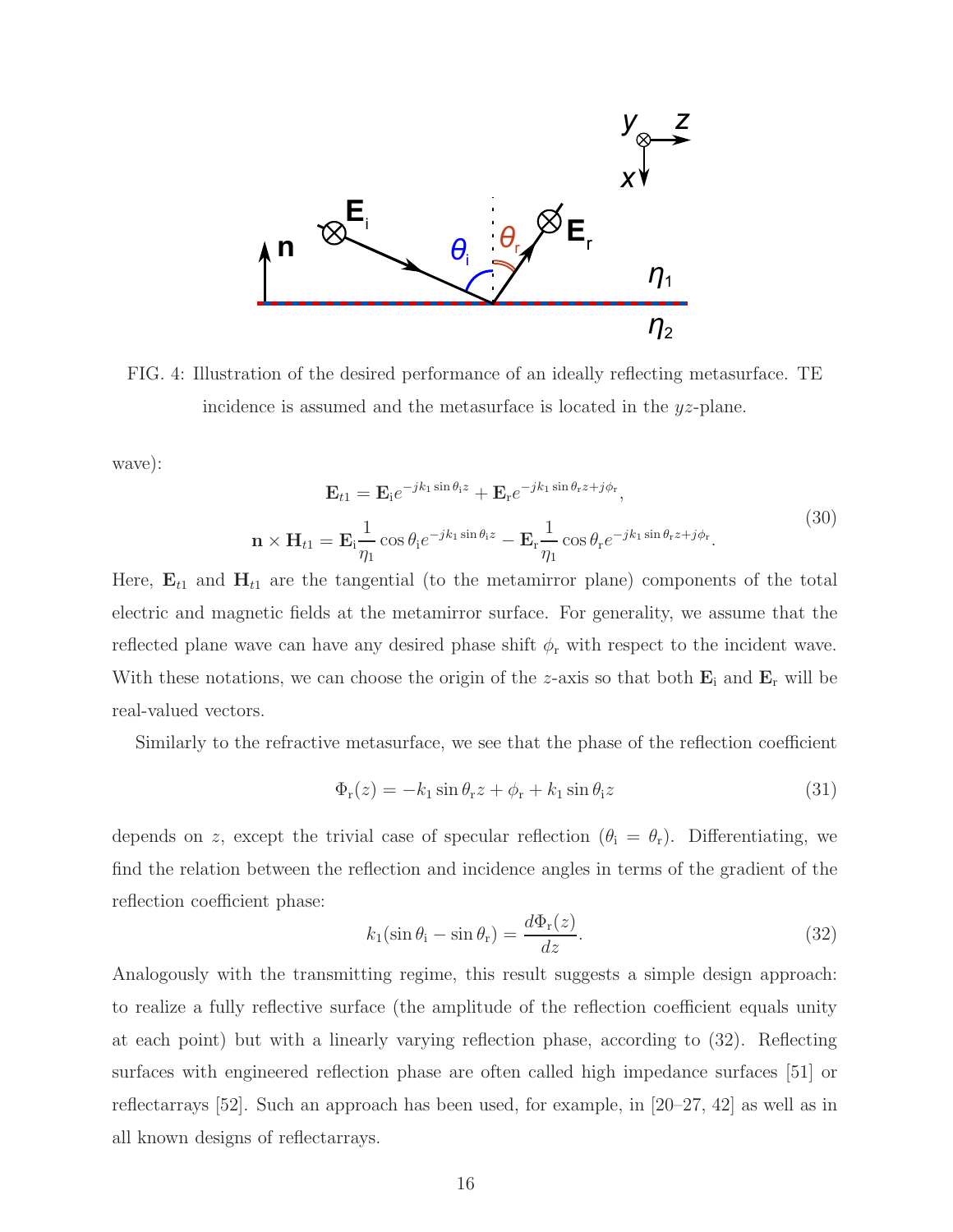However, similarly to refracting metasurfaces, in designing reflecting surfaces this simplistic method also does not allow us to exactly realize the desired performance. Next, we present the theory of perfect reflecting surfaces and explore various reflection scenarios, with their advantages and limitations.

### A. Power flow into the metamirror

Applying the same method as in analysing metasurfaces for transmission control, we start from considering the power flow into the metamirror structure. The normal component of the Poynting vector at the reflector surface reads

$$
P_n = \frac{1}{2} \text{Re}(\mathbf{E}_{t1} \times \mathbf{H}_{t1}^*).
$$
\n(33)

Substituting the required field distributions (30), we can write the normal component of the Poynting vector as

$$
P_n = \frac{1}{2\eta_1} \left[ -E_i^2 \cos\theta_i + E_i E_r \left( \cos\theta_r - \cos\theta_i \right) \cos\Phi_r(z) + E_r^2 \cos\theta_r \right],\tag{34}
$$

where the reflection phase  $\Phi_r(z)$  is defined by (31).

If this quantity is identically zero at all points along  $z$ , the metasurface locally (at every point) acts as a lossless reflector. Conventional realizations of non-uniform reflectors belong to this class of locally responding reflectors. Examining the above expression, we see that within this scenario, full transformation of an incident plane wave into a single reflected plane wave of the same polarization is impossible, except the cases of specular or retroreflection, when  $\theta_r = \pm \theta_i$  (this fact is proven also in [28]). Indeed, the expression for the normal component of the Poynting vector (34) contains an oscillating term, proportional to  $\cos \Phi_{\rm r}(z)$ , which can be zero only if  $\cos \theta_{\rm r} = \cos \theta_{\rm i}$ , that is,  $\theta_{\rm r} = \pm \theta_{\rm i}$ . Therefore, any local, passive and lossless non-uniform reflecting surface will create modulated reflected waves with spatial dependence of the fields different from the design target (30).

The same expression (34) tells also that it is possible to reflect a plane wave into only one plane wave along a specified direction if we allow energy loss in the metasurface. To understand this conclusion, let us look for such constant amplitude of the reflected wave  $E_r$  which ensures that  $P_n \leq 0$  for all z (negative values of  $P_n$  corresponds to flow of power into the surface, where it is absorbed). Obviously, this condition can be satisfied if  $E_r = E_i$ ,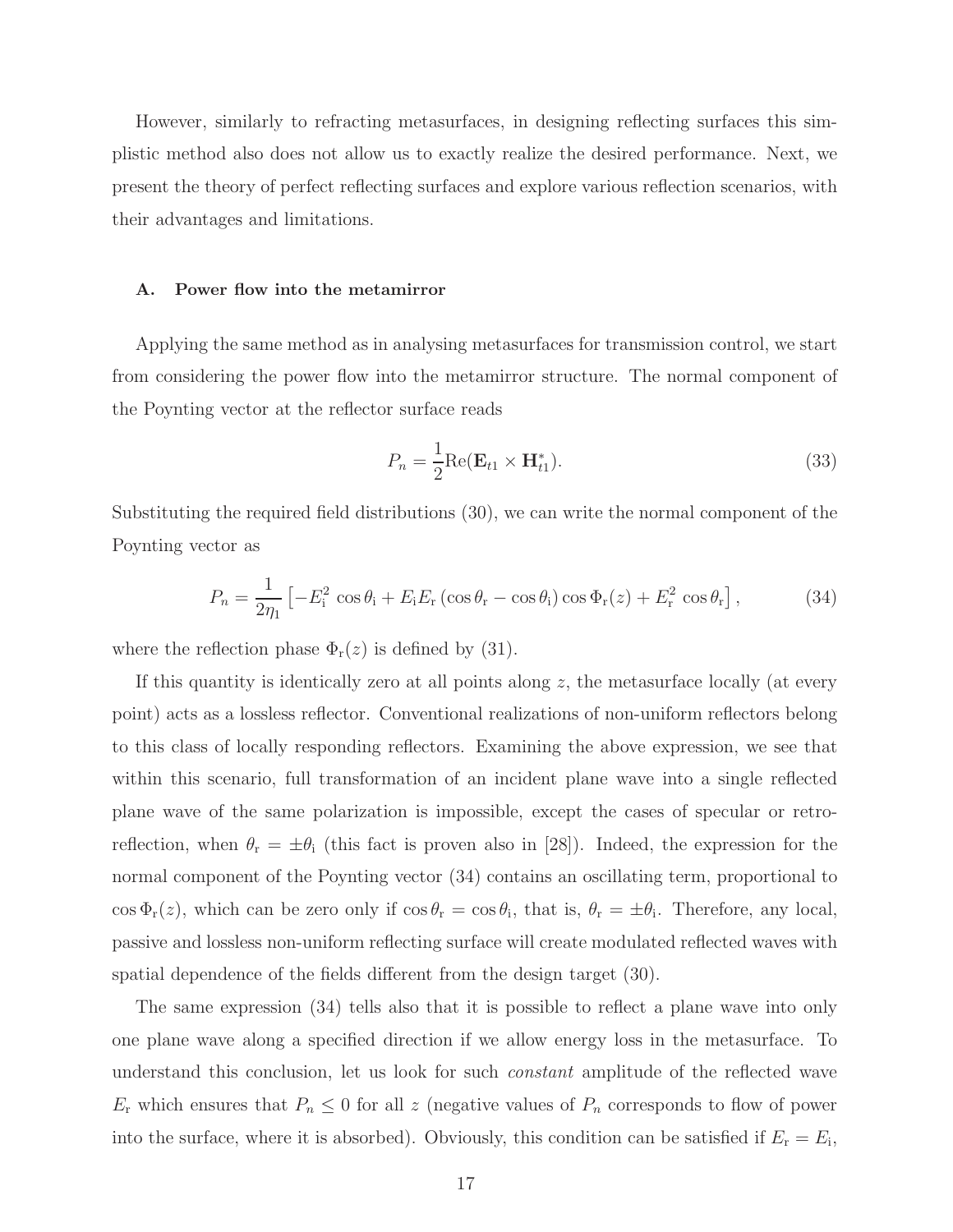since with this amplitude of the reflected field we have

$$
P_n = \frac{E_i^2}{2\eta_1} (\cos \theta_{\rm r} - \cos \theta_{\rm i}) \left[ 1 + \cos \Phi_{\rm r}(z) \right]. \tag{35}
$$

Since  $1 + \cos \Phi_r(z)$  is non-negative,  $P_n$  is negative or zero at all points of the metasurface z if  $\cos \theta_r - \cos \theta_i \leq 0$ . This realization scenario was introduced in [28]. For instance, if the metamirror is excited by a normally incident plane wave  $(\theta_i = 0)$ , it is possible to create a single reflected plane wave along any direction, because  $\cos \theta_r \leq 1$  for any  $\theta_r$ . However, as is seen from Eq. (35), the amount of power which is lost in the metasurface increases with increasing difference between the incidence and reflection angles. In the limit of  $\cos \theta_r - \cos \theta_i \to -1$ , which corresponds to  $\theta_i \to 0$  and  $\theta_r \to \pi/2$ , all incident power is completely absorbed. Figure 5 (dashed line) shows the efficiency of this scenario as a function of the reflection angle  $\theta_r$ . The efficiency  $\zeta$  is defined as the ratio of the plane-wave



FIG. 5: Comparison between the power efficiencies of the passive metamirror which reflects a single plane wave [surface impedance (41), dashed curve] and the optimized metamirror which minimizes reflections into non-desired directions surface impedance  $(43)$ , solid curve] at normal incidence.

power carried into the desired direction  $P_r = \frac{|\mathbf{E}_r|^2}{2m}$  $\frac{E_r}{2\eta_1}$  cos  $\theta_r$  to the power of the incident plane wave  $P_i = \frac{|\mathbf{E}_i|^2}{2n_i}$  $\frac{\mathbf{E}_{i}|^2}{2\eta_1}$  cos  $\theta_i$ . As it is clear from (35) and this figure, increasing the reflection angle results in decreasing the efficiency by a factor of  $\cos \theta_{\rm r}/\cos \theta_{\rm i}$  (notice that  $E_{\rm r} = E_{\rm i}$ ).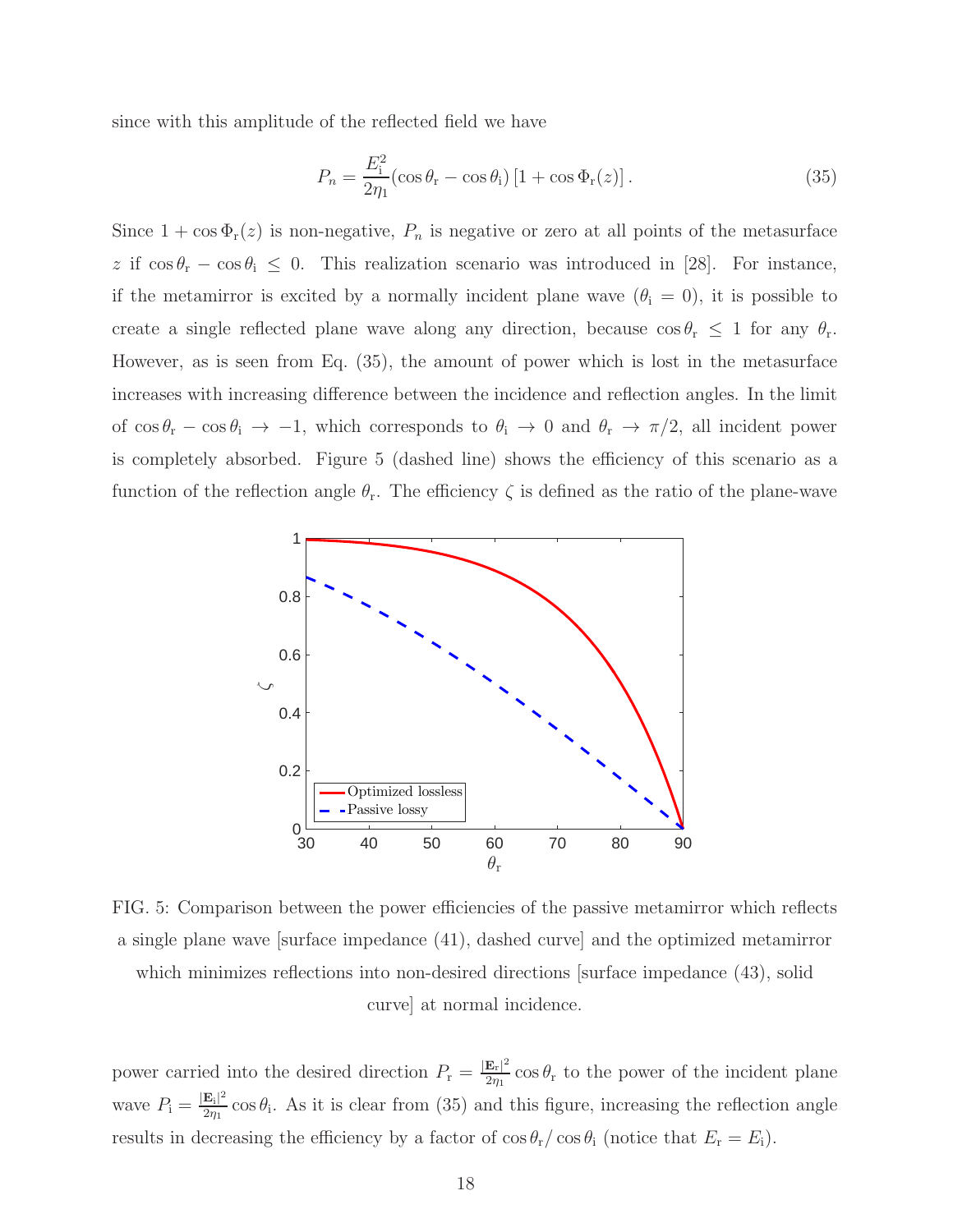Actually, ideal reflection into a single plane wave without losing any power is possible, but only if we allow periodical flow of power into the metamirror structure and back into space. This conclusion is also evident from formula (34). Indeed, we see that if the amplitude of the reflected plane wave equals

$$
E_{\rm r} = \frac{\sqrt{\cos \theta_{\rm i}}}{\sqrt{\cos \theta_{\rm r}}} E_{\rm i},\tag{36}
$$

the normal component of the Poynting vector is a periodical function with zero average value:

$$
P_n = \frac{E_i^2}{2\eta_1} \frac{\sqrt{\cos \theta_i}}{\sqrt{\cos \theta_r}} (\cos \theta_r - \cos \theta_i) \cos \Phi_r(z).
$$
 (37)

The metasurface performs the desired function perfectly, but the response must be *strongly* non-local: the power which enters the metasurface structure in the areas where  $P_n < 0$  must be launched back from the areas where  $P_n > 0$ . Alternatively, the perfect reflection can be achieved if the metasurface has active and lossy elements (being overall lossless in the average over the surface area). We see again that there is no power flow into the metamirror at any point only if  $\theta_r = \pm \theta_i$ , in agreement with the previous conclusion.

### B. Required surface impedance

Following the introduced synthesis approach based on the impedance matrix, we write the linear relation between the tangential fields at the metamirror surface. Assuming that the metamirror is a boundary and the fields behind it are zero  $(E_{t2} = 0, H_{t2} = 0)$ , we need only one parameter of the Z-matrix  $(7)-(8)$ , the input impedance  $Z_{11}$ :

$$
\mathbf{E}_{t1} = Z_{11} \mathbf{n} \times \mathbf{H}_{t1}. \tag{38}
$$

Substituting the desired field values from (30), we get the following equation for the unknown input impedance  $Z_{11}$ :

$$
\mathbf{E}_{i} e^{-jk_{1}\sin\theta_{i}z} + \mathbf{E}_{r} e^{-jk_{1}\sin\theta_{r}z + j\phi_{r}} \n= Z_{11} \frac{1}{\eta_{1}} \left( \mathbf{E}_{i} \cos\theta_{i} e^{-jk_{1}\sin\theta_{i}z} - \mathbf{E}_{r} \cos\theta_{r} e^{-jk_{1}\sin\theta_{r}z + j\phi_{r}} \right).
$$
\n(39)

For the ideally performing non-local metasurface, which produced the reflected wave with the amplitude given by (36), the corresponding input impedance reads

$$
Z_{11} = \frac{\eta_1}{\sqrt{\cos \theta_i \cos \theta_r}} \frac{\sqrt{\cos \theta_r} + \sqrt{\cos \theta_i} e^{j\Phi_r(z)}}{\sqrt{\cos \theta_i} - \sqrt{\cos \theta_r} e^{j\Phi_r(z)}}.
$$
(40)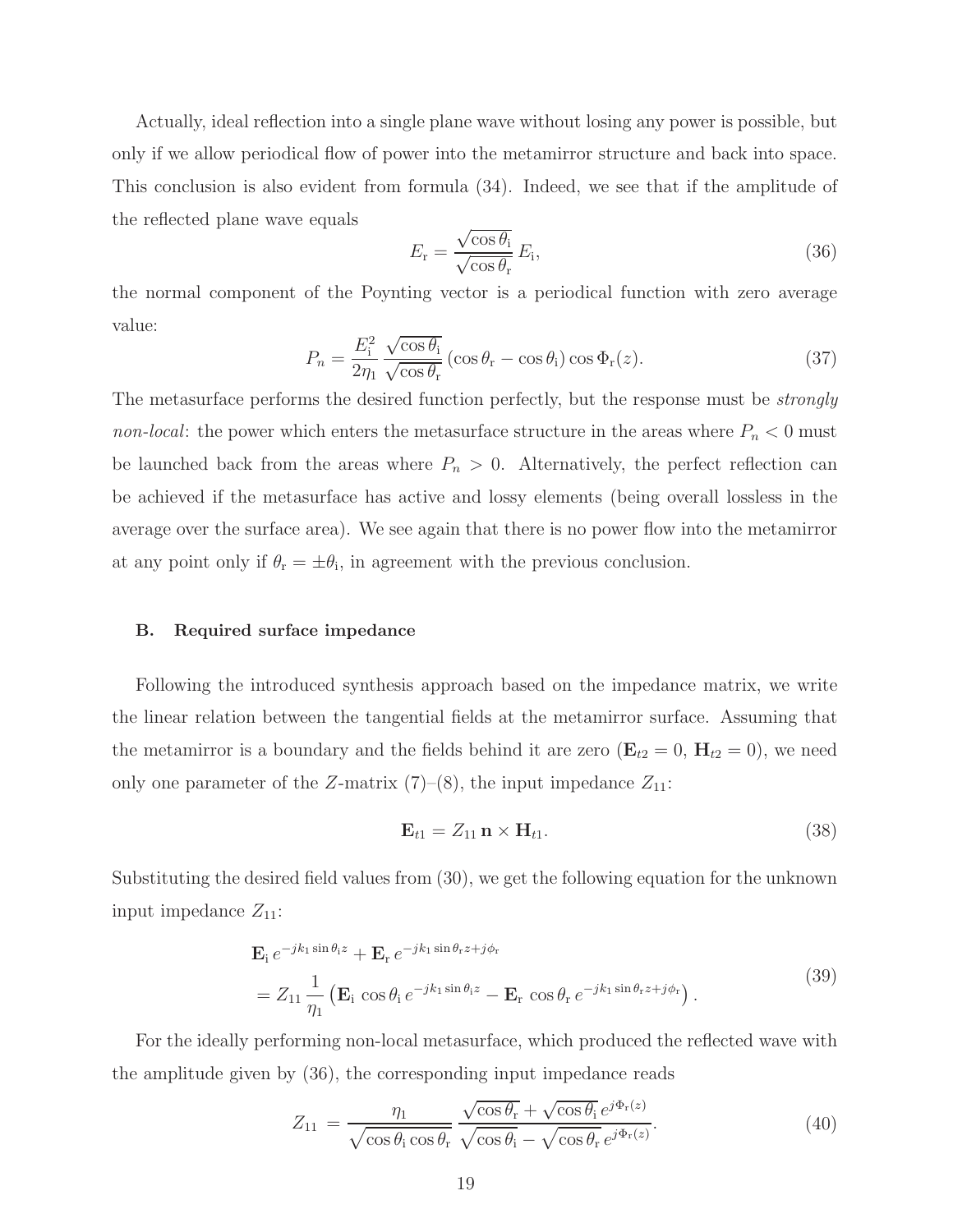We see that the input impedance is a complex number, whose real part is a periodical function of z. Figure 6 presents the required input impedance for the case when  $\theta_i = 0^\circ$ and  $\theta_r = 70^\circ$ . The real part of the input impedance periodically takes positive (loss) and



FIG. 6: The required normalized input impedance  $Z_{11}/\eta_1$  of the ideal metamirror for  $\theta_{\rm i} = 0^{\circ}, \, \theta_{\rm r} = 70^{\circ}, \, \phi_{\rm r} = 0^{\circ}.$ 

negative (gain) values. The surface *acts* as if it is lossy close to the regions where the reactive impedance is high (close to the regime of a perfect magnetic conductor, PMC) and active in the areas where the reactance is small (close to a perfect electric conductor, PEC). Importantly, this behaviour does not imply that the surface cannot be passive or lossless. We stress that, on the contrary, properly tuned metasurface with strongly nonlocal response can emulate such a metamirror: The power which passes through the input surface in the "lossy" regions is not absorbed but it is re-radiated from the "active" regions. Another possibility to realize the ideal performance dictated by impedance (40) could be a metasurface with truly active and lossy elements where only the overall response is lossless.

As discussed in Section III A, it is possible to eliminate the need to realize active input impedance (which increases the realization complexities), at the expense of losing some part of the incident power in the metamirror. The surface impedance of such a lossy metasurface, which creates a single plane wave in the desired direction, can be found from (39) upon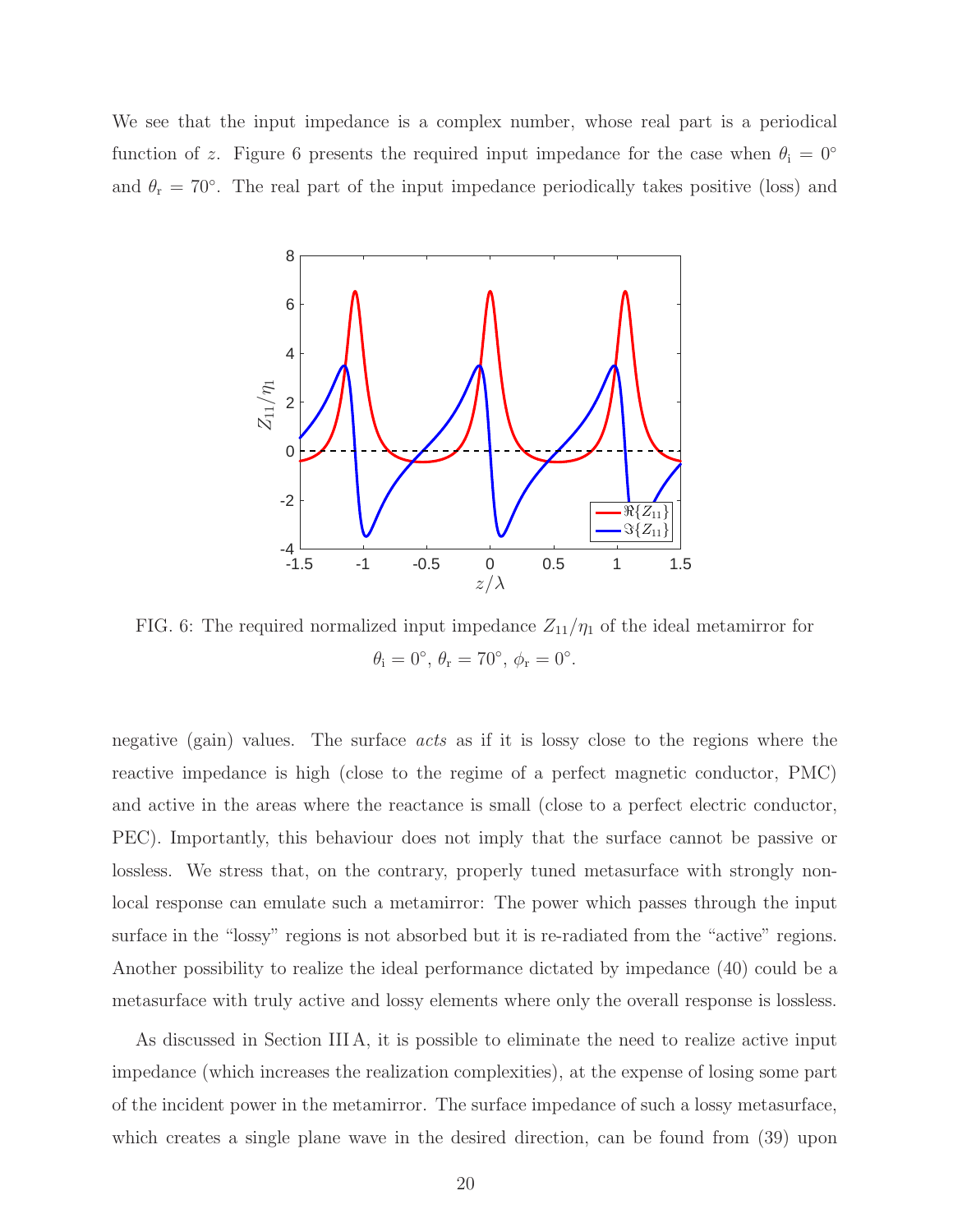

FIG. 7: The required normalized input impedance  $Z_{11}/\eta_1$  for passive metamirrors in the case when  $\theta_i = 0^{\circ}$ ,  $\theta_r = 70^{\circ}$ ,  $\phi_r = 0^{\circ}$ . One period of the metamirror along the z-coordinate is shown. The solid, dashed, and dotted lines correspond, respectively, to the lossy metamirrors [Eq. (41)], the lossless metamirrors creating two reflected plane waves [Eq. (43)], and the conventional non-uniform reflectors [Eq. (47)].

substitution of the reflected field amplitude  $E_r = E_i$ . The result reads

$$
Z_{11} = \eta_1 \frac{e^{-jk_1 \sin \theta_i z} + e^{-jk_1 \sin \theta_r z + j\phi_r}}{\cos \theta_i e^{-jk_1 \sin \theta_i z} - \cos \theta_r e^{-jk_1 \sin \theta_r z + j\phi_r}}.
$$
(41)

An example is plotted as a function of the coordinate in Fig. 7 (the solid lines). As it is seen, the real part of the impedance is always non-negative, corresponding to the absorbed power given by (35).

So far we have demonstrated that a surface having the input impedance (41) produces a single (non-modulated) reflected wave in the desired direction if the power loss in the metamirror is allowed [see Fig. 5]. However, depending on the application requirements, it can be preferable to allow some modulation of the reflected wave but reduce the power loss. In the next section, we present a scenario in which the metamirror is lossless at every point, and at the same time the reflections into non-desired directions are reduced.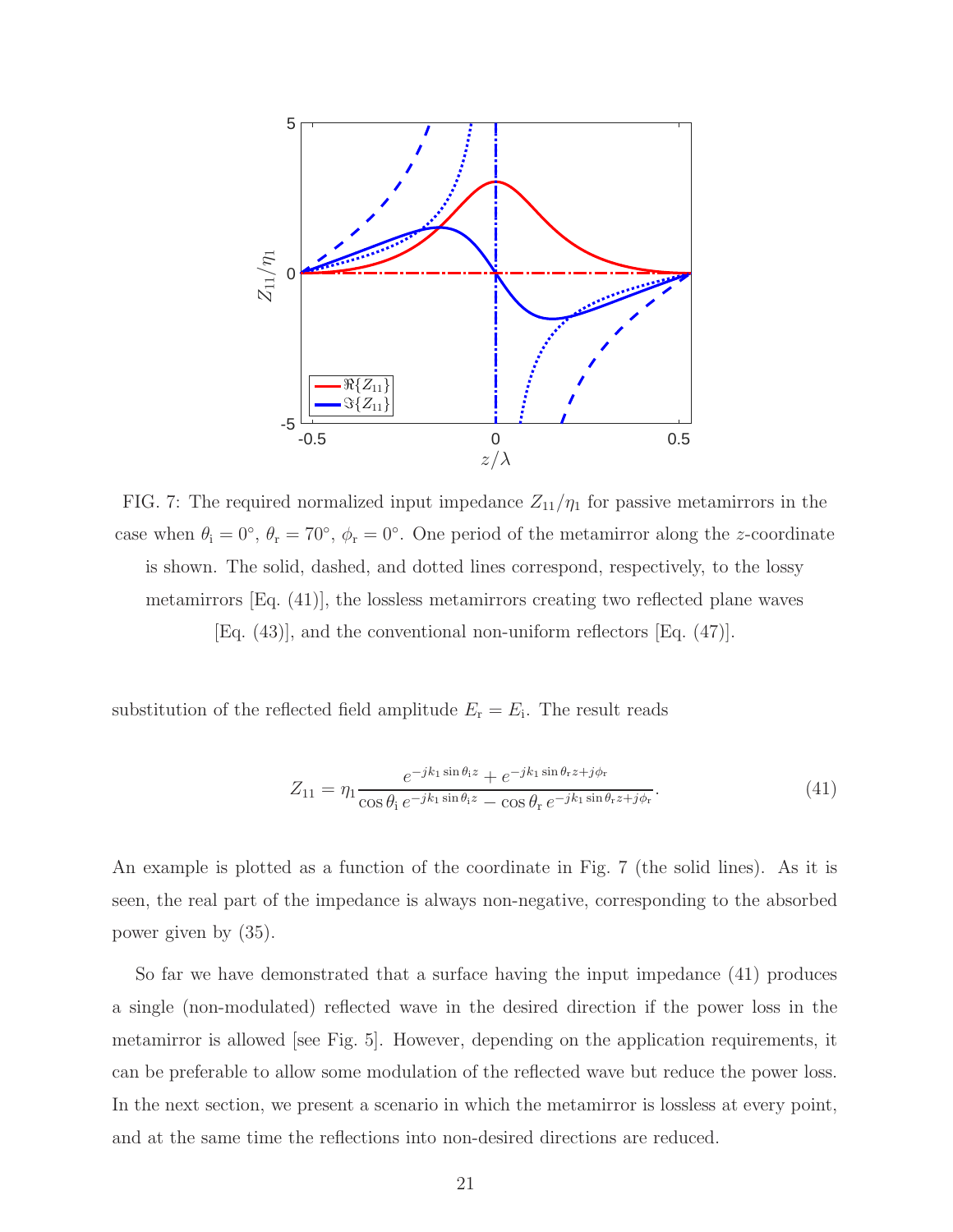#### C. Optimizing reflections from lossless and local metamirrors

It is possible to optimize the reactance  $\text{Im}\{Z_{11}\}$  profile of a lossless metamirror in order to minimize reflections into non-desired directions based on particular optimization criteria. As one example, we notice that there is an interesting lossless design, where all the power which cannot be sent into the desired reflection direction  $\theta_r$  is reflected into the specular direction. To demonstrate this possibility, we consider the situation when the difference between the incidence angle  $\theta_i$  and  $\theta_r$  is large, so that only three propagating plane waves can exist in the Floquet spectrum of the propagating reflected field [53]

$$
E_{\rm r} = \sum_{n=-2}^{0} E_n e^{-j k_1 [(n+1)\sin \theta_{\rm r} - n \sin \theta_{\rm i}] z}.
$$
 (42)

For the normal illumination ( $\theta_i = 0$ ), this corresponds to  $\theta_r$  larger than 30°. It is easy to check that a set of three plane waves: the incident wave, the wave reflected into the desired direction  $(n = 0)$ , and the parasitic plane wave reflected into the specular direction  $(n = -1)$ exactly satisfy the boundary condition (38) with a purely reactive impedance

$$
Z_{11}(z) = j \frac{\eta_1}{\cos \theta_r} \cot \left[ \Phi_r(z)/2 \right],\tag{43}
$$

if the wave reflected in the desired direction  $\theta_r$  is given by

$$
E_0 = E_i \frac{2 \cos \theta_i}{\cos \theta_i + \cos \theta_r},\tag{44}
$$

and the wave reflected into the specular direction  $\theta_i$  is

$$
E_{-1} = E_i \frac{\cos \theta_i - \cos \theta_r}{\cos \theta_i + \cos \theta_r}.
$$
\n(45)

The amplitude of the Floquet harmonic  $n = -2$  is equal to zero, and the evanescent part of the spectrum also vanishes. These amplitudes have been found by requiring that the normal component of the Poynting vector is identically zero at the surface. In this case, the metasurface is lossless and exhibits no strong spatial dispersion. Reciprocally, we can conclude that 100% power reflection in the desired direction can be achieved by illuminating the metasurface by two plane waves at once, properly selecting their relative amplitudes, phases, and propagation directions.

It is interesting that the efficiency of transformation of the incident plane wave into the desired reflected plane wave is much better than for the passive lossy scenario (presented in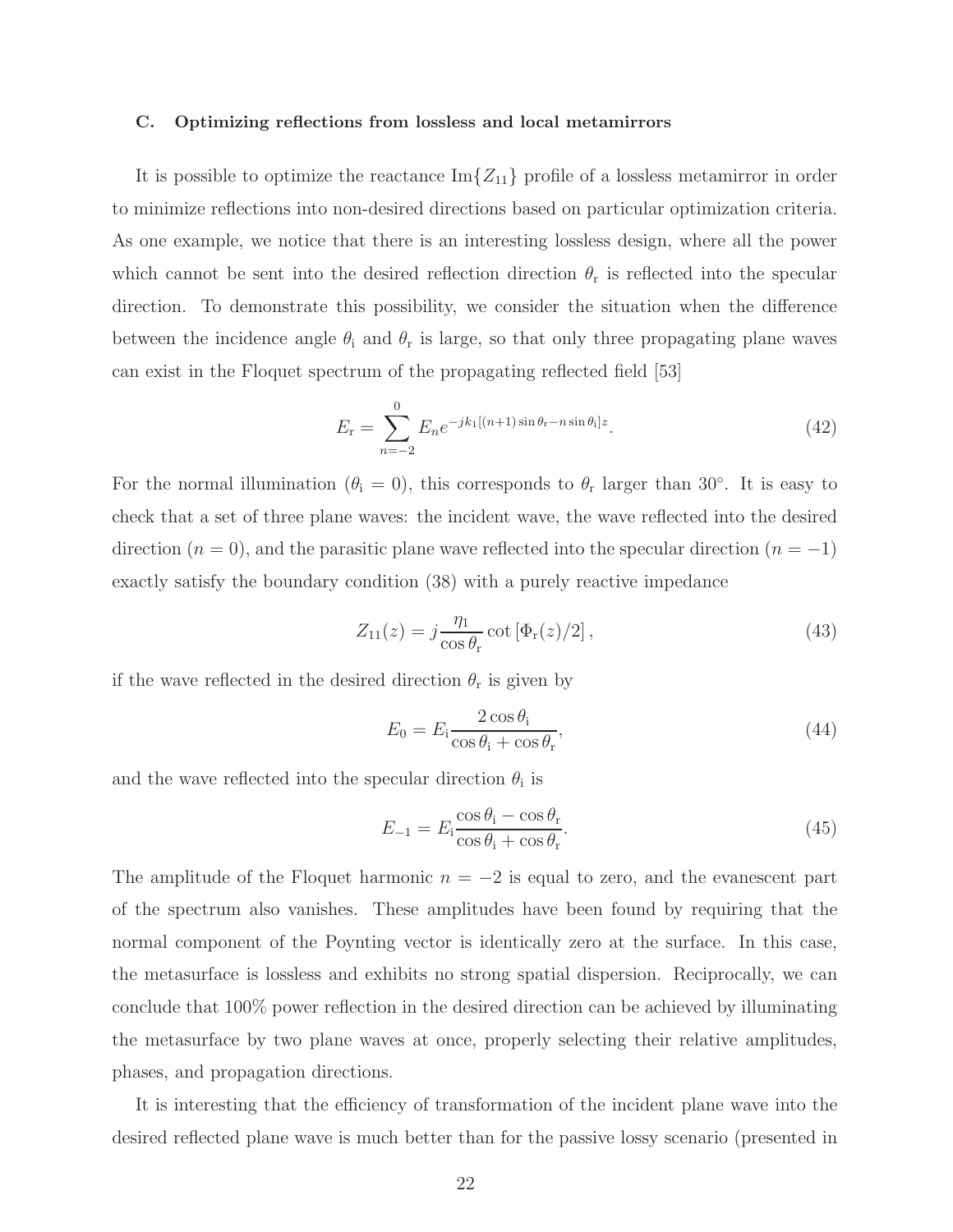Section III A) where the parasitic reflections were absent. This conclusion is illustrated in Fig. 5 by comparing the efficiencies of these two cases.

The conventional approach for designing lossless non-uniform reflectors is based on the "generalized reflection law" (32), which corresponds to a linear phase variation along the metasurface. In that approach, the measurface is designed so that the local reflection coefficient at every point has unit amplitude and the phase as dictated by (32). The local reflection coefficient is defined for an infinite uniform array, that is, the input impedance can be found from

$$
\mathbf{E}_{i} + \mathbf{E}_{r} e^{j\Phi_{r}(z)} = Z_{11} \frac{1}{\eta_{1}} \left( \mathbf{E}_{i} \cos \theta_{i} - \mathbf{E}_{r} \cos \theta_{i} e^{j\Phi_{r}(z)} \right), \qquad (46)
$$

where  $\mathbf{E}_{\rm r} = \mathbf{E}_{\rm i}$  and  $\Phi_{\rm r}(z)$  is given by (31). The result reads

$$
Z_{11} = j \frac{\eta_1}{\cos \theta_i} \cot \left[ \Phi_{\rm r}(z)/2 \right],\tag{47}
$$

and an example is plotted in Fig. 7. One can see that the required surface impedance in the conventional reflectors is different from that of the lossless metamirror described by (43). In the conventional reflectors, the reflected wave has a complex structure: Generally, several propagating plane waves in different directions and some evanescent fields localized close to the surface are excited. To study the field structure, one can use numerical simulations or the theoretical technique exploited for the case of refraction in [54].

### D. Unit-cell polarizabilities and appropriate topologies

Making use of the boundary conditions on the reflecting metasurface which tell that the tangential electric and magnetic fields are equal, correspondingly, to the surface magnetic and electric current densities, we can find relations between the surface impedance  $Z_{11}$  and the collective polarizabilities of unit cells of the metamirror (see [48]):

$$
\frac{\eta_1}{\cos \theta_i} \frac{\cos \theta_i + \cos \theta_r}{Z_{11} \cos \theta_r + \eta_1} = \frac{j\omega}{S} \left( \frac{\eta_1}{\cos \theta_i} \hat{\alpha}_{ee}^{yy} + \hat{\alpha}_{em}^{yz} \right),\tag{48}
$$

$$
Z_{11} \frac{\cos \theta_i + \cos \theta_r}{Z_{11} \cos \theta_r + \eta_1} = \frac{j\omega}{S} \left( \frac{\cos \theta_i}{\eta_1} \hat{\alpha}_{\text{mm}}^{zz} - \hat{\alpha}_{\text{em}}^{yz} \right).
$$
 (49)

Here  $S$  is the unit-cell area. Obviously, these equations have infinitely many solutions for polarizabilities which realize the desired response. The metasurface can be either bianisotropic (omega coupling) or it can be a non-bianisotropic pair of electric and magnetic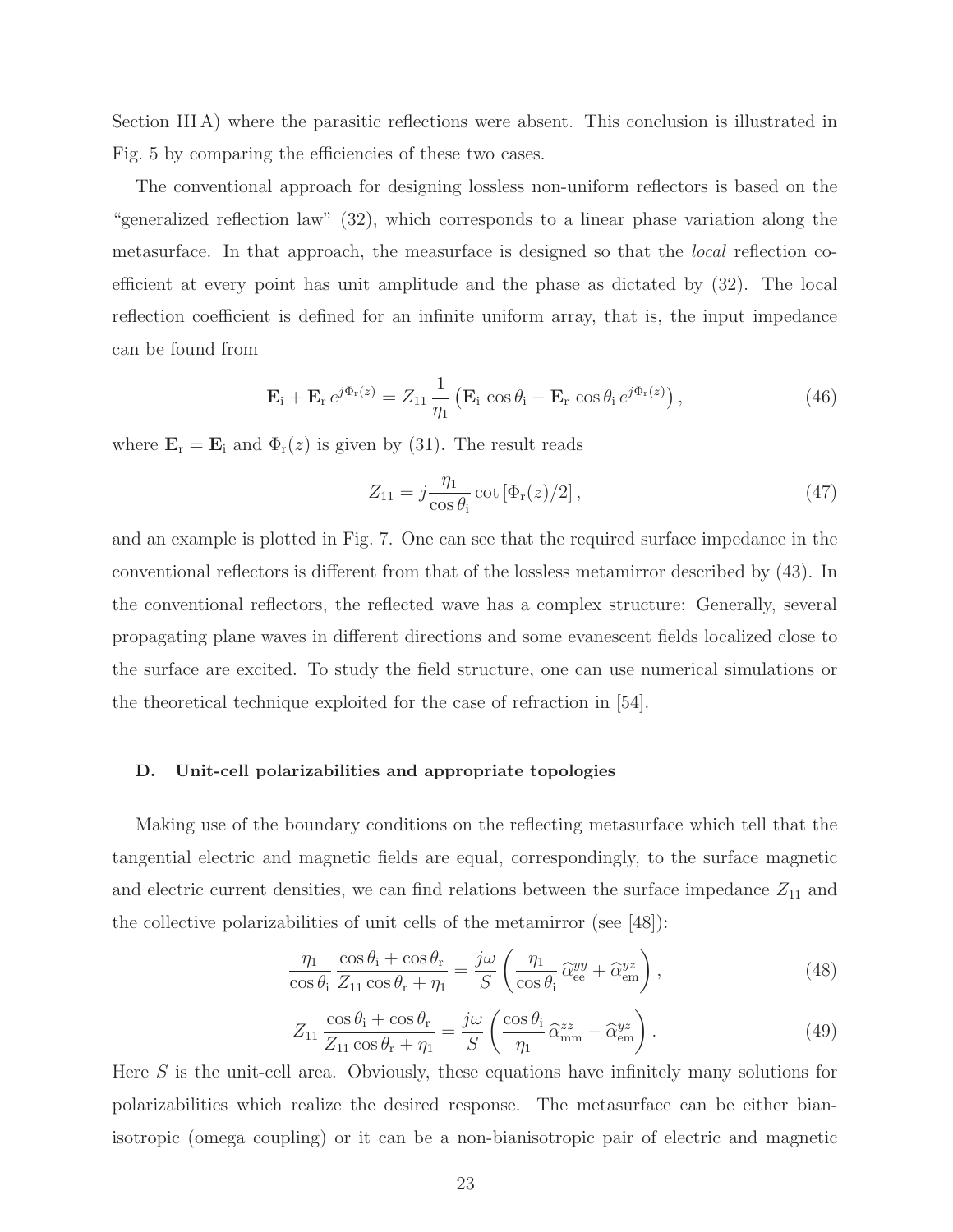current sheets. For the non-bianisotropic realization we set

$$
\hat{\alpha}_{em}^{yz} = \hat{\alpha}_{me}^{zy} = 0,\tag{50}
$$

and find the unique solution

$$
\widehat{\alpha}_{ee}^{yy} = \frac{S}{j\omega} \frac{\cos \theta_i + \cos \theta_r}{Z_{11} \cos \theta_r + \eta_1},\tag{51}
$$

$$
\widehat{\alpha}_{\text{mm}}^{zz} = \frac{S}{j\omega} \frac{Z_{11} \eta_1}{\cos \theta_i} \frac{\cos \theta_i + \cos \theta_r}{Z_{11} \cos \theta_r + \eta_1}.
$$
\n(52)

We see that in the design of fully reflective metasurfaces, weak spatial dispersion effects are necessary at least in form of the artificial magnetism. If we demand that both magnetic polarizability and the bianisotropy coefficient are zero, the above equations have no solutions. The use of bianisotropy offers additional design flexibilities.

Knowing the collective polarizabilities required for the desired performance we can immediately see what are the appropriate topologies of unit cells. Since we need both electric and magnetic polarizations, the physical thickness of the reflecting layer must be different from zero, to allow formation of tangential magnetic moments in unit cells. For example, it is not possible to realize the desired performance by any patterning of a single, infinitesimally thin sheet of a perfect conductor. The non-bianisotropic realization scenario suggests the use of a single array of small particles which are polarizable both electrically and magnetically, such as small metal spirals as in [31]. A typical realization based on the bianisotropic route is a high-impedance surface with a PEC ground plane (such as "mushroom layers" [51]). An important advantage in using bianisotropic effects is the relaxed requirement on the strength of the magnetic response. Especially for optical applications, it is easier to realize strong bianisotropy (which is a first-order dispersion effect) as compared with the artificial magnetism (which is a weaker, second-order effect) [29].

### E. Ideal metamirrors

We have seen that all local lossless non-uniform reflectors modulate the reflected waves, which reduces the power efficiency in the desired direction. The operation of conventional planar reflectors (such as high impedance surfaces [51], reflective diffraction gratings [55], and reflectarrays [52]) are similar in this respect. Next we discuss the potentials of ideal metamirrors based on non-local and non-reciprocal surfaces.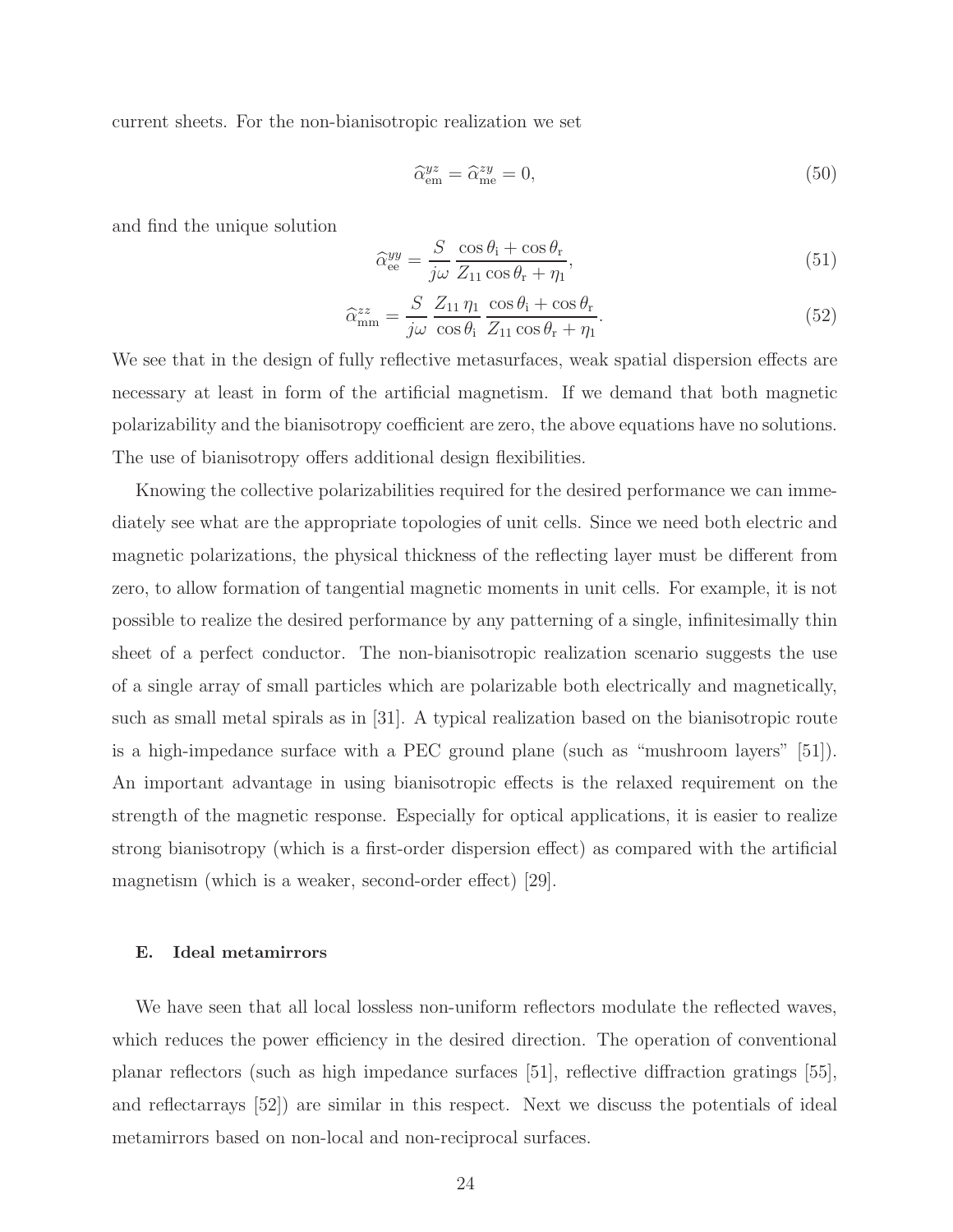As shown above, it is possible to synthesise an *overall* lossless metamirror which would create an unmodulated reflected wave into any desired direction, satisfying the requirement (30) exactly, with a constant value of the reflected plane wave amplitude  $E_r$ . This goal can be achieved if we require that the normal component of the Poynting vector on the metasurface is zero only in the average over the metamirror period, and not necessarily is equal to zero at every point. In this case, the amplitude of the plane wave reflected into the desired direction is given by (36), and the normal component of the Poynting vector oscillates, according to Eq. (37). Realization of such metamirrors requires absorption of power in some areas of the surface and generation of power in some other areas or, alternatively, power channelling from one area to the other. Conceptually, this scenario of balanced loss and gain can be realized using the same two approaches which were found in the analysis of perfectly refractive metasurfaces: teleportation metasurface (Section II B) and transmitarrays (Section II C). In the former approach, one can envisage a realization in form of an array of small receiving antennas loaded by positive resistors in the areas where the energy should be partially absorbed, and by negative resistors where the energy should be launched back into space. This arrangement is similar to the teleportation metasurface described in Section II B, where such arrays were positioned at the two opposite sides of a metal screen. Alternatively, one can envisage a similar array of antennas, where the antennas of the absorbing areas are connected by cables to the antennas of the active areas. Thus, the power received at the absorbing areas is re-radiated by the active areas. It is important to note that both these devices should be non-reciprocal, as the "active" antennas should radiate power but not receive it back from space. Actual realization of both these concepts is a challenging task. As to the teleportation approach, one needs non-reciprocal antennas, which can be in principle realized using non-reciprocal materials like magnetized ferrites or using active components. There is also an interesting possibility to use parametric circuits for the same purpose [56]. The non-reciprocal transmitarray approach in principle can be realized also in reflecting metasurfaces, using non-reciprocal circuits inside the metasurface, but it appears that the use of spatial modulation of the surface impedance by external forces (using unit cells equipped with varactors, for example), is more promising. Conceptually, the desired performance can be achieved by modulating (for example) varactors in all unit cells with the same amplitude but with different phases. Controlling the spatial distribution of the modulation phase, one can possibly realize parameteric amplification or absorption according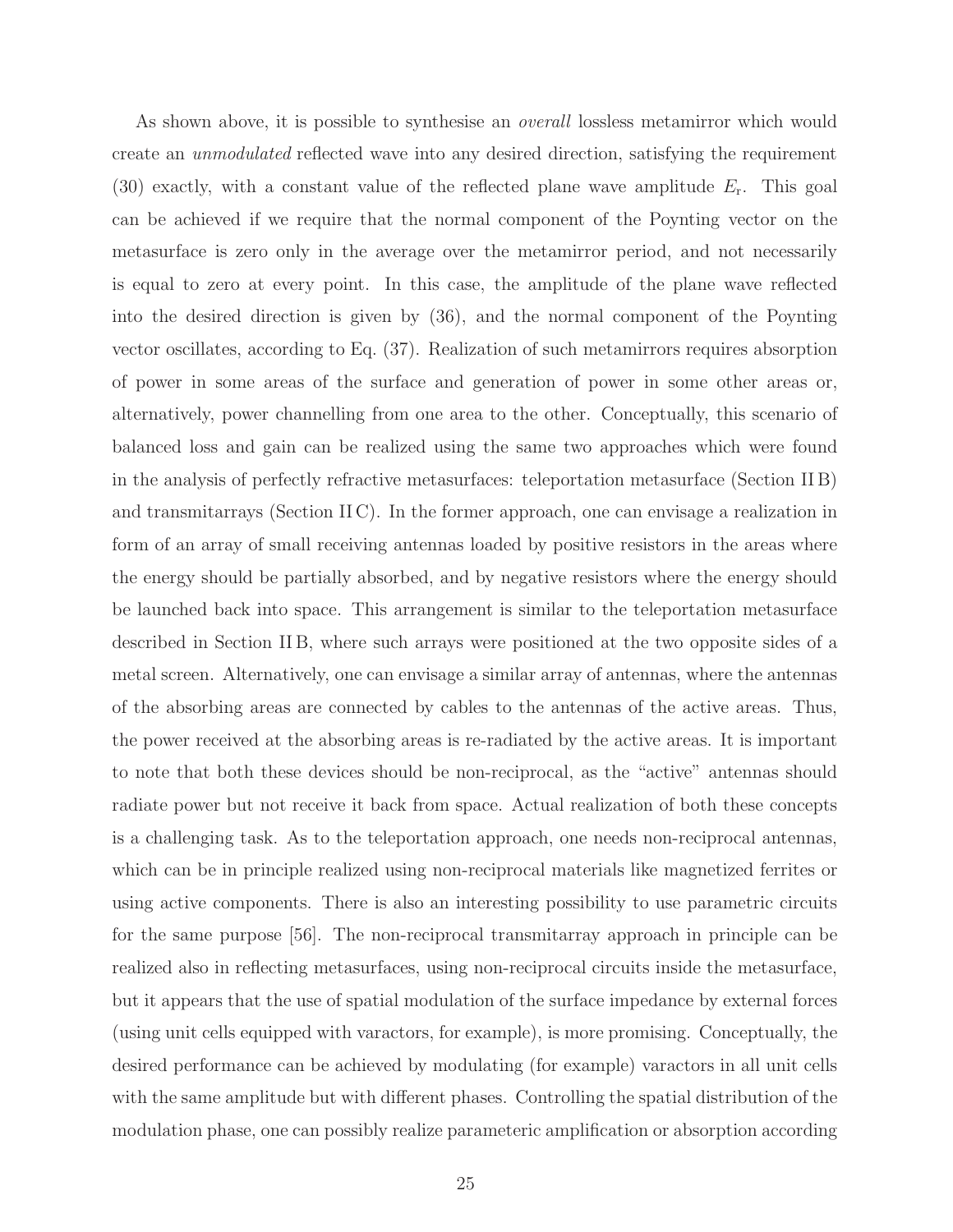to the design specifications. Initial work on space-time modulated metasurfaces [57, 58] produced interesting and promising results, and we expect that developing this route may lead to realizations of theoretically perfectly operating lossless non-uniform metasurfaces.

### IV. PERFECTLY REFLECTING POLARIZERS

In the previous section, we considered metamirrors which reflect an incident plane wave into a desired direction. However, we encountered either active-lossy realizations of the metamirror or lossless reflection of modulated waves. In this section, we introduce a new solution for a lossless metamirror which ideally reflects the incident wave into the desired direction without any modulations. Since the main reason for modulations of reflected waves is interference between the incident and reflected fields, we construct a metamirror which reflects waves with the polarization orthogonal to that of the incident wave. As a simple canonical example, we consider the transformation of a transverse electric (TE) wave with the amplitude  $E_i^y$ <sup>y</sup> into a transverse magnetic (TM) wave with the amplitude  $E_r^z = E_r \cos \theta_r$ , propagating in the desired direction. Figure 8 shows the problem configuration. It is clear



FIG. 8: Illustration of the desired performance of an ideal metamirror which perfectly transforms a TE incident wave into a TM reflected wave.

that in this case there is no interference between the incident and reflected waves. The desired tangential electric and magnetic fields at the metamirror surface read

$$
\mathbf{E}_{t1} = \hat{\mathbf{y}} E_i^y e^{-jk_1 \sin \theta_i z} + \hat{\mathbf{z}} E_r^z e^{-jk_1 \sin \theta_r z + \phi_r}, \tag{53}
$$

and

$$
\mathbf{n} \times \mathbf{H}_{t1} = \hat{\mathbf{y}} \frac{\cos \theta_i}{\eta_1} E_i^y e^{-jk_1 \sin \theta_i z} - \hat{\mathbf{z}} \frac{1}{\eta_1 \cos \theta_r} E_r^z e^{-jk_1 \sin \theta_r z + \phi_r},\tag{54}
$$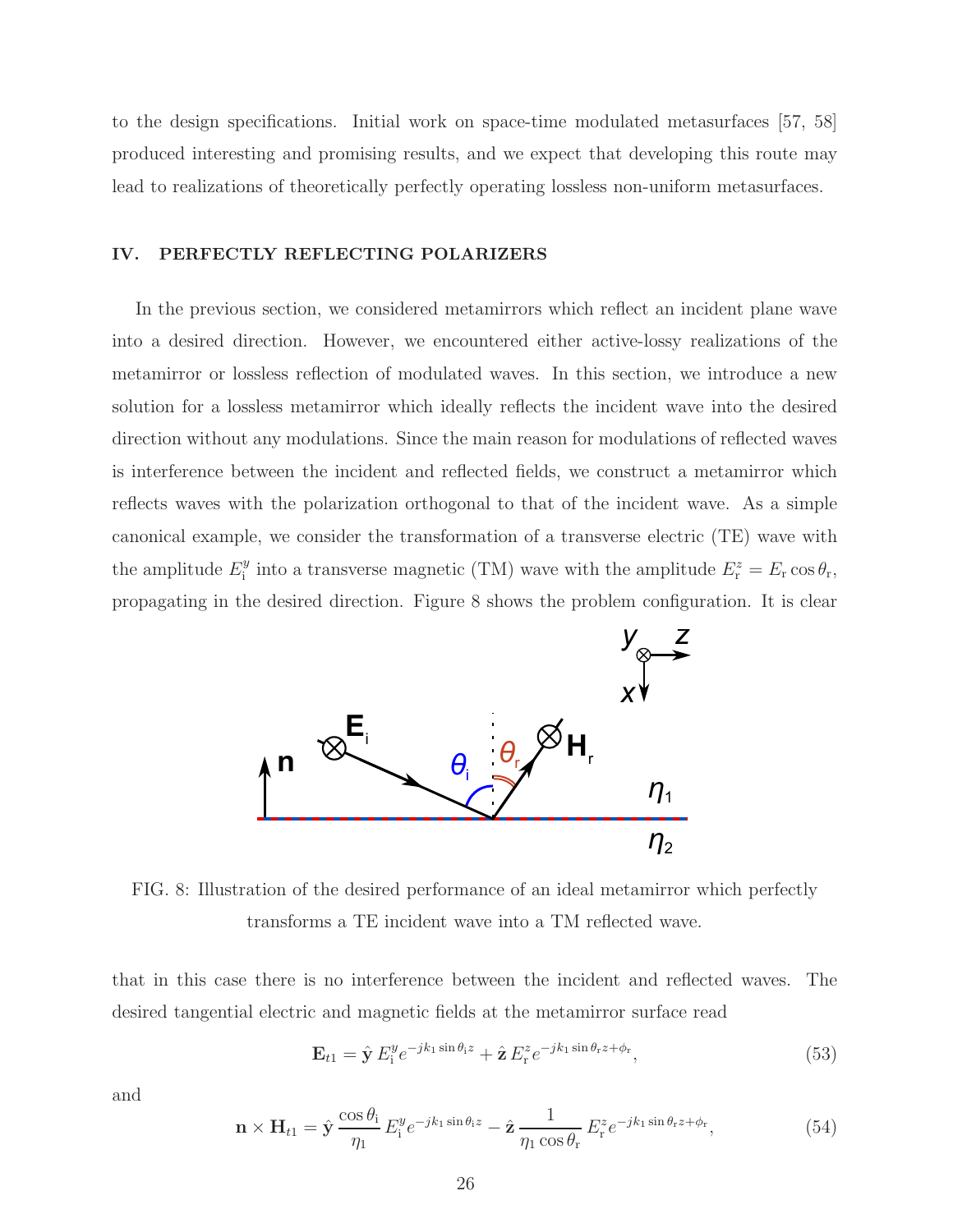respectively. Considering the metamirror as a boundary, the impedance relation between the tangential electric and magnetic fields  $(7)-(8)$  in this case reads [47]

$$
\mathbf{E}_{t1} = \overline{\overline{Z}}_{11} \cdot \mathbf{n} \times \mathbf{H}_{t1},\tag{55}
$$

where the impedance has the matrix form

$$
\overline{Z}_{11} = \begin{bmatrix} Z_{11}^{yy} & Z_{11}^{yz} \\ & & \\ Z_{11}^{zy} & Z_{11}^{zz} \end{bmatrix} . \tag{56}
$$

Notice, in contrast with the previous case, we should consider the full-rank impedance dyadics  $\overline{\overline{Z}}$  in order to account for any possible polarization transformation. Substituting (53) and (54) into (55), we obtain the following matrix equation

$$
\begin{bmatrix} 1 \\ R^{zy}e^{j\Phi_{\rm r}} \end{bmatrix} = \begin{bmatrix} Z_{11}^{yy} & Z_{11}^{yz} \\ Z_{11}^{zy} & Z_{11}^{zz} \end{bmatrix} \begin{bmatrix} \frac{\cos \theta_{\rm i}}{\eta_{1}} \\ -1 \\ \frac{-1}{\eta_{1} \cos \theta_{\rm r}} R^{zy} e^{j\Phi_{\rm r}} \end{bmatrix},
$$
(57)

where  $R^{zy} = E_r^z / E_i^y$  and  $\Phi_r$  is defined in (31). The solution of the above equation for the lossless case (i.e.,  $\text{Re}\{\overline{Z}_{11}\}=0$ ) is unique and reads as

$$
\begin{bmatrix} Z_{11}^{yy} & Z_{11}^{yz} \\ Z_{11}^{zy} & Z_{11}^{zz} \end{bmatrix} = j \begin{bmatrix} \frac{\eta_1}{\cos \theta_1} \cot \Phi_r & \frac{\eta_1 \cos \theta_r}{R^{zy}} \frac{1}{\sin \Phi_r} \\ \frac{\eta_1}{\cos \theta_1} R^{zy} \frac{1}{\sin \Phi_r} & \eta_1 \cos \theta_r \cot \Phi_r \end{bmatrix} .
$$
 (58)

Here,  $Z_{11}^{yy}$  is the metamirror input impedance which is responsible for suppressing unwanted reflections in the specular direction. The proper values of the cross-components  $Z_{11}^{yz}$  and  $Z_{11}^{zy}$  ensure the polarization rotation, and, finally,  $Z_{11}^{zz}$  is responsible for reflection with the orthogonal polarization in the desired direction.

Next, we apply the condition for power conservation (we demand that the normal component of the Poynting vector identically equals zero at the metasurface plane at each point to ensure local response) to find the required reflection coefficient  $R^{zy}$ . This condition reads

$$
-(E_i^y)^2 \cos \theta_i \frac{1}{2\eta_1} + (E_r^z)^2 \frac{1}{2\eta_1 \cos \theta_r} = 0,
$$
\n(59)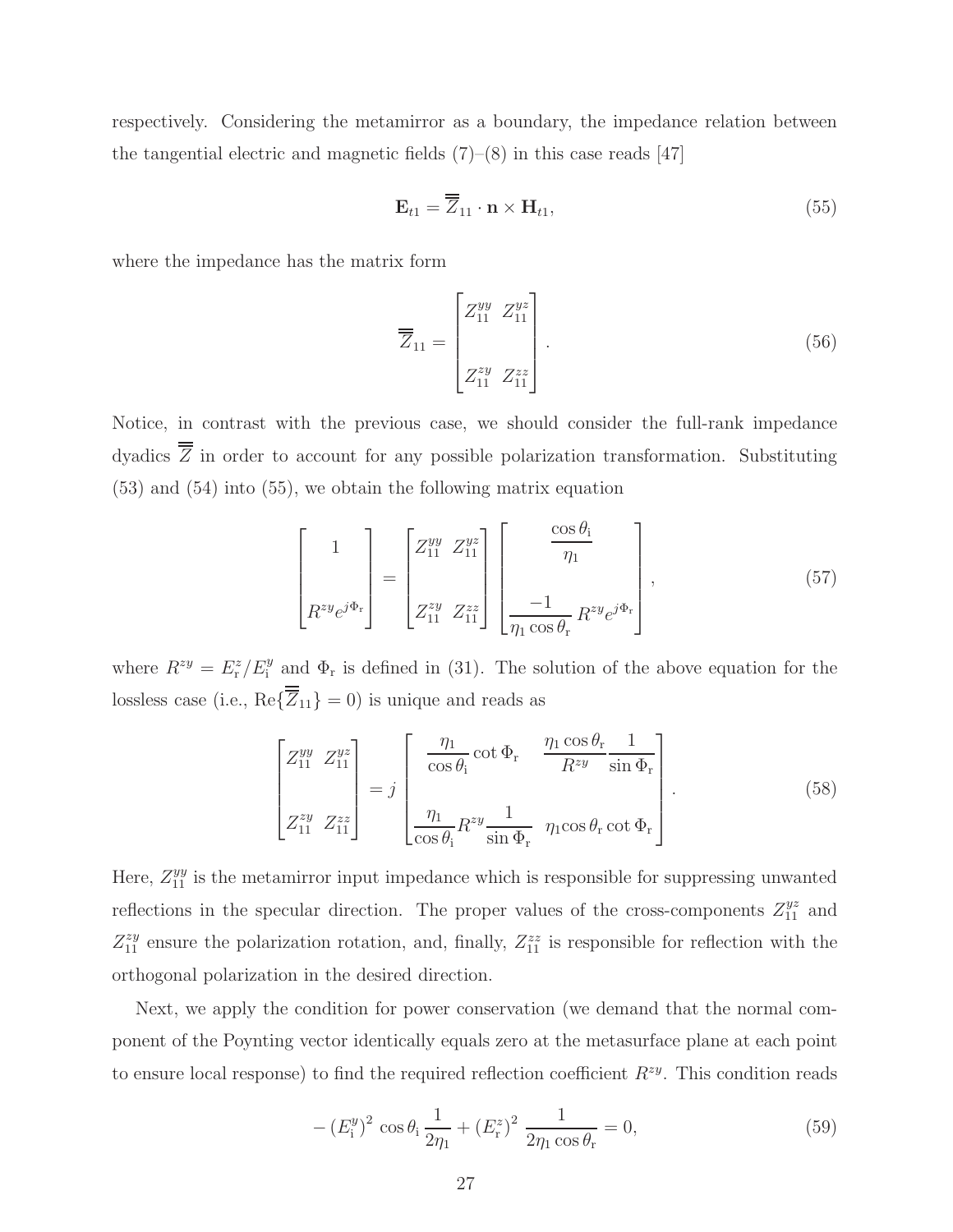which defines the reflection coefficient for the perfect reflection regime:

$$
R^{zy} = \sqrt{\cos \theta_i \cos \theta_r}.
$$
\n(60)

As it is clear from (58), realization of this scenario is possible with purely lossless metasurface elements. Moreover, since the reflected field does not interfere with the incident one, there is no field modulation. Therefore, the proposed metamirror provides an ideal and single reflecting wave.

### A. Unit-cell polarizabilities and appropriate topologies

Following the procedure outlined in Sections III D, we can find the relations for collective polarizabilities of unit cells of the proposed metamirror in the case of perfectly reflecting polarizers (see [48] for details):

$$
1 = \frac{j\omega}{S} \left( \frac{\cos \theta_{\rm i}}{\eta_1} \hat{\alpha}_{\rm mm}^{zz} + \hat{\alpha}_{\rm me}^{zy} \right),\tag{61}
$$

$$
R^{zy}e^{j\Phi_{\rm r}} = -\frac{j\omega}{S} \left( \frac{\cos \theta_{\rm i}}{\eta_1} \hat{\alpha}_{\rm mm}^{yz} + \hat{\alpha}_{\rm me}^{yy} \right),\tag{62}
$$

$$
\frac{\cos \theta_{\rm i}}{\eta_1} = \frac{j\omega}{S} \left( \frac{\cos \theta_{\rm i}}{\eta_1} \hat{\alpha}_{\rm em}^{yz} + \hat{\alpha}_{\rm ee}^{yy} \right),\tag{63}
$$

$$
\frac{R^{zy}e^{j\Phi_{\rm r}}}{\eta_1\cos\theta_{\rm r}} = -\frac{j\omega}{S} \left(\frac{\cos\theta_{\rm i}}{\eta_1}\hat{\alpha}_{\rm em}^{zz} + \hat{\alpha}_{\rm ee}^{zy}\right). \tag{64}
$$

Obviously, these equations have infinitely many solutions for polarizabilities which realize the desired response. Even restricting ourselves by reciprocal realizations, the metamirror can be either bianisotropic (both omega and chiral couplings) or it can be non-bianisotropic with anisotropic electric and magnetic responses. Here we show two simple design solutions. In the first design, the metamirror is modeled by anisotropic electric and magnetic polarizabilities. The non-zero polarizabilities read:

$$
\widehat{\alpha}_{\text{mm}}^{zz} = \frac{S}{j\omega} \frac{\eta_1}{\cos \theta_1},\tag{65}
$$

$$
\hat{\alpha}_{\text{mm}}^{yz} = -\frac{S}{j\omega} \frac{\eta_1}{\cos \theta_1} R^{zy} e^{j\Phi_{\text{r}}},\tag{66}
$$

$$
\widehat{\alpha}_{\text{ee}}^{yy} = \frac{S}{j\omega} \frac{\cos \theta_i}{\eta_1},\tag{67}
$$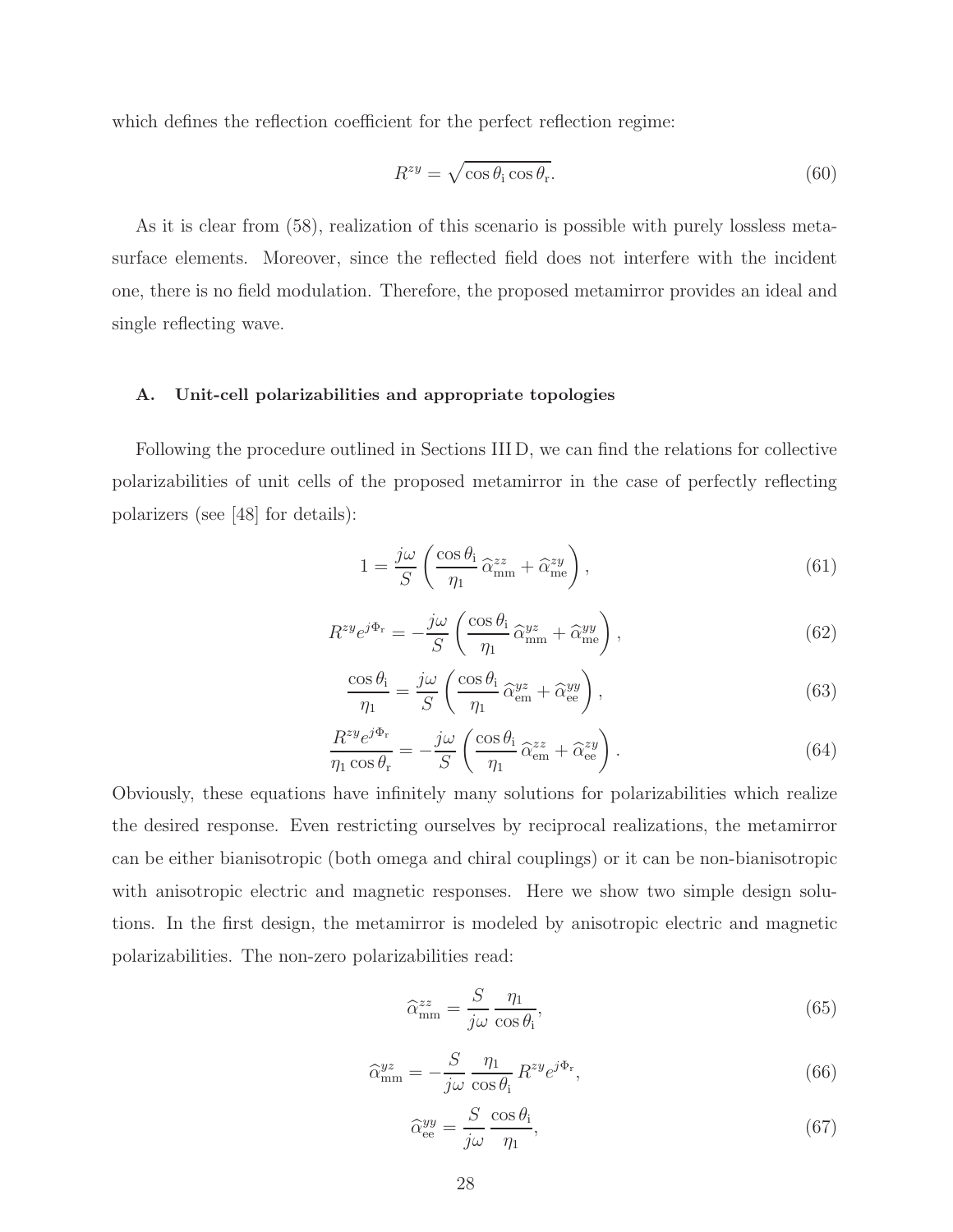$$
\hat{\alpha}_{ee}^{zy} = -\frac{S}{j\omega} \frac{1}{\eta_1 \cos \theta_r} R^{zy} e^{j\Phi_r}.
$$
\n(68)

In this design, the bianisotropic properties are excluded, that is,  $\hat{\alpha}_{me}^{zy} = \hat{\alpha}_{me}^{yy} = \hat{\alpha}_{em}^{yz} = \hat{\alpha}_{em}^{zz} =$ 0. Notice that there is no limitations on the selection of the polarizability components  $\hat{\alpha}_{ee}^{yz}$ ,  $\hat{\alpha}_{ee}^{zz}$ ,  $\hat{\alpha}_{mm}^{zy}$ , and  $\hat{\alpha}_{mm}^{yy}$  (they can be chosen from considerations of reciprocity, for example).

Alternatively, another simple solution of system  $(61)$ – $(64)$  can be found by suppressing the cross polarizability components (i.e.,  $\hat{\alpha}_{me}^{zy} = \hat{\alpha}_{em}^{yz} = \hat{\alpha}_{em}^{zy} = \hat{\alpha}_{ee}^{zy} = 0$ ). This implies that the metamirror possesses chiral bianisotropic response:

$$
\widehat{\alpha}_{\text{mm}}^{zz} = \frac{S}{j\omega} \frac{\eta_1}{\cos \theta_1},\tag{69}
$$

$$
\hat{\alpha}_{\text{me}}^{yy} = -\frac{S}{j\omega} R^{zy} e^{j\Phi_{\text{r}}},\tag{70}
$$

$$
\hat{\alpha}_{\text{ee}}^{yy} = \frac{S}{j\omega} \frac{\cos \theta_i}{\eta_1},\tag{71}
$$

$$
\widehat{\alpha}_{em}^{zz} = -\frac{S}{j\omega} \frac{e^{j\Phi_{\rm r}}}{R^{zy}}.
$$
\n(72)

while there is no limitation on  $\hat{\alpha}_{ee}^{zz}$ ,  $\hat{\alpha}_{em}^{yy}$ ,  $\hat{\alpha}_{me}^{zz}$  and  $\hat{\alpha}_{mm}^{yy}$  (they can be chosen from considerations of reciprocity). It can be shown that if we apply the reciprocity condition  $(\hat{\alpha}_{em}^{yy} = -\hat{\alpha}_{me}^{yy})$  and  $\hat{\alpha}_{\text{me}}^{zz} = -\hat{\alpha}_{\text{em}}^{zz}$  [29]) and choose

$$
\hat{\alpha}_{ee}^{zz} = \frac{S}{j\omega} \frac{1}{\eta_1 \cos \theta_i},\tag{73}
$$

$$
\hat{\alpha}_{\text{mm}}^{yy} = \frac{S}{j\omega} \eta_1 \cos \theta_i,\tag{74}
$$

then the same metamirror dually operates both for TE and TM polarized incident waves. One can note a similarity of the conditions on the polarizabilities  $(69)–(74)$  with those used earlier for realizing polarization transformers [59] and absorbers [31, 60]. Here we see that the amplitudes of the polarizabilities should be balanced (as shown in [59] for the normal incidence), and the ideal reflector operation is ensured by proper adjustments of the chirality parameter phase.

These solutions are only two possibilities, selected for their simplicity. Other solutions are possible considering  $(61)$ – $(64)$ .

### V. CONCLUSIONS AND DISCUSSIONS

In this paper we have introduced a general approach to the synthesis of metasurfaces for arbitrary manipulations of plane waves. We have explained the main ideas of the method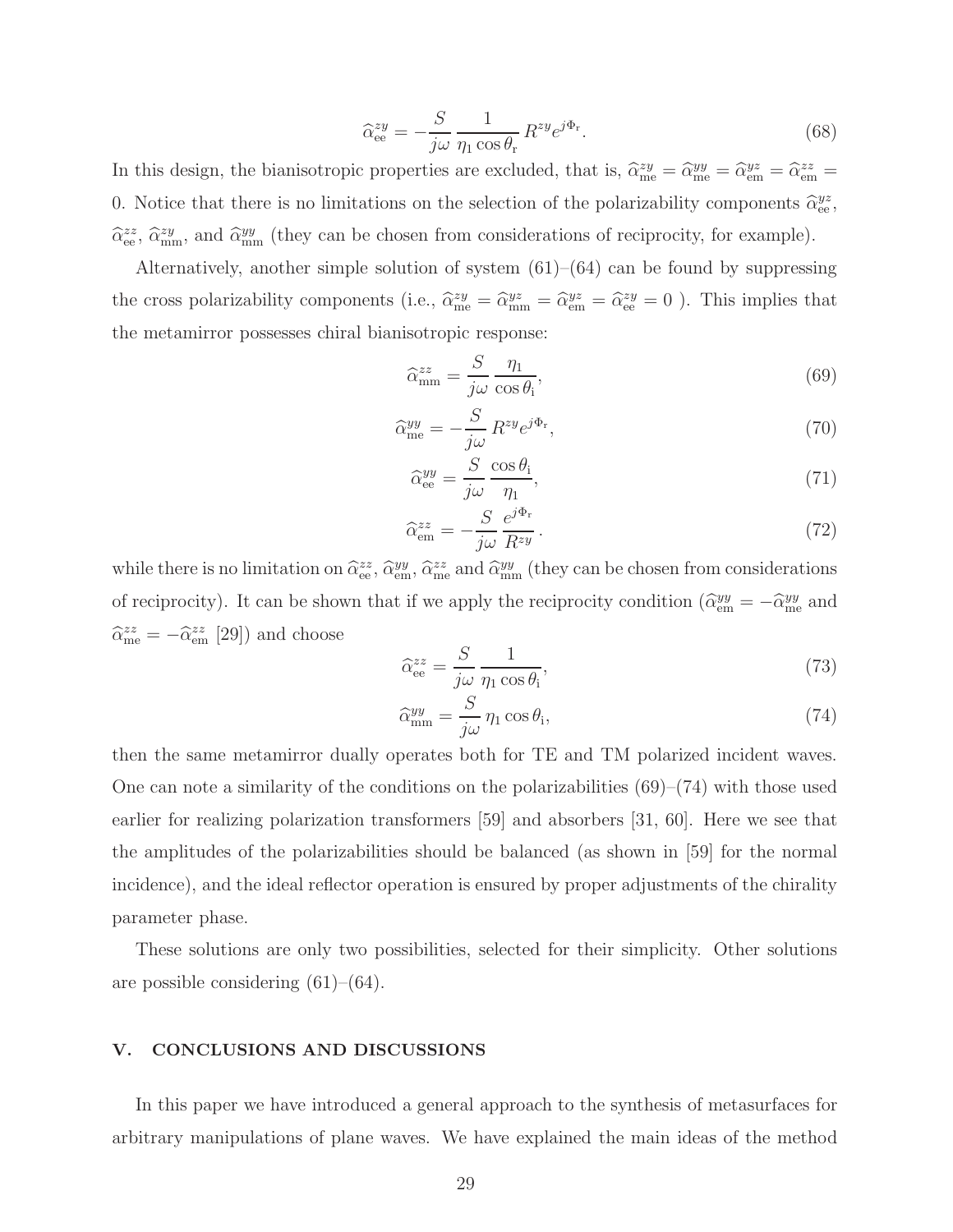on two canonical examples: A metasurface which perfectly refracts plane waves incident at an arbitrary angle  $\theta_i$  into plane waves propagating in an arbitrary direction defined by the angle  $\theta_t$ , and a metasurface which fully reflects a given plane wave into an arbitrary direction  $\theta_{\rm r}$ . The general synthesis approach shows a possibility for alternative physical realizations, and we have discussed different possible device realizations: self-oscillating teleportation metasurfaces, non-local metasurfaces, and metasurfaces formed by only lossless components. The crucial role of omega-type bianisotropy in the design of lossless-component realizations of perfectly refractive surfaces has been revealed.

The conventional approach to realization of refractive and reflecting metasurfaces as well as both transmitarray and reflectarray antennas is based on requiring full power transmission or reflection at each point of the surface and providing complete phase control over the transmitted and reflected waves. We have clarified the role of modifications in the required phase gradient for conventional planar refractive/reflective structures in gaining higher efficiencies. Moreover, we have revealed fundamental limitations of this classical technique and showed how the ideal performance can be realized. For full control over transmission, weak spatial dispersion in form of bianisotropic coupling is necessary, while ideal lossless reflectarray operation calls for the use of structures with a strongly non-local response to the incident fields or structures that transform polarization of reflected waves.

We think that the reason why the role of metasurface bianisotropy in controlling refraction has not been appreciated earlier is that in this field transformation the wave polarization should not change, and it appears natural to expect that bianisotropic effects, such as chirality, are not needed. However, as we have shown here, omega coupling effects, which do not change polarization, are crucial in engineering perfectly matched lossless refractive metasurfaces.

In contrast to perfectly refracting metasurfaces, creation of perfectly reflecting surfaces requires careful control over the interference of the incident and reflected waves. We have shown that ideal transformation of an incident plane wave into a reflected plane wave propagating at an angle different from what is dictated by the usual reflection law requires either active structures or passive lossless non-local metasurfaces. We have discussed the structure of reflected fields and proposed an optimal compromise realization using local and passive metasurfaces.

In the last part of the paper we have shown that the requirement of strong spatial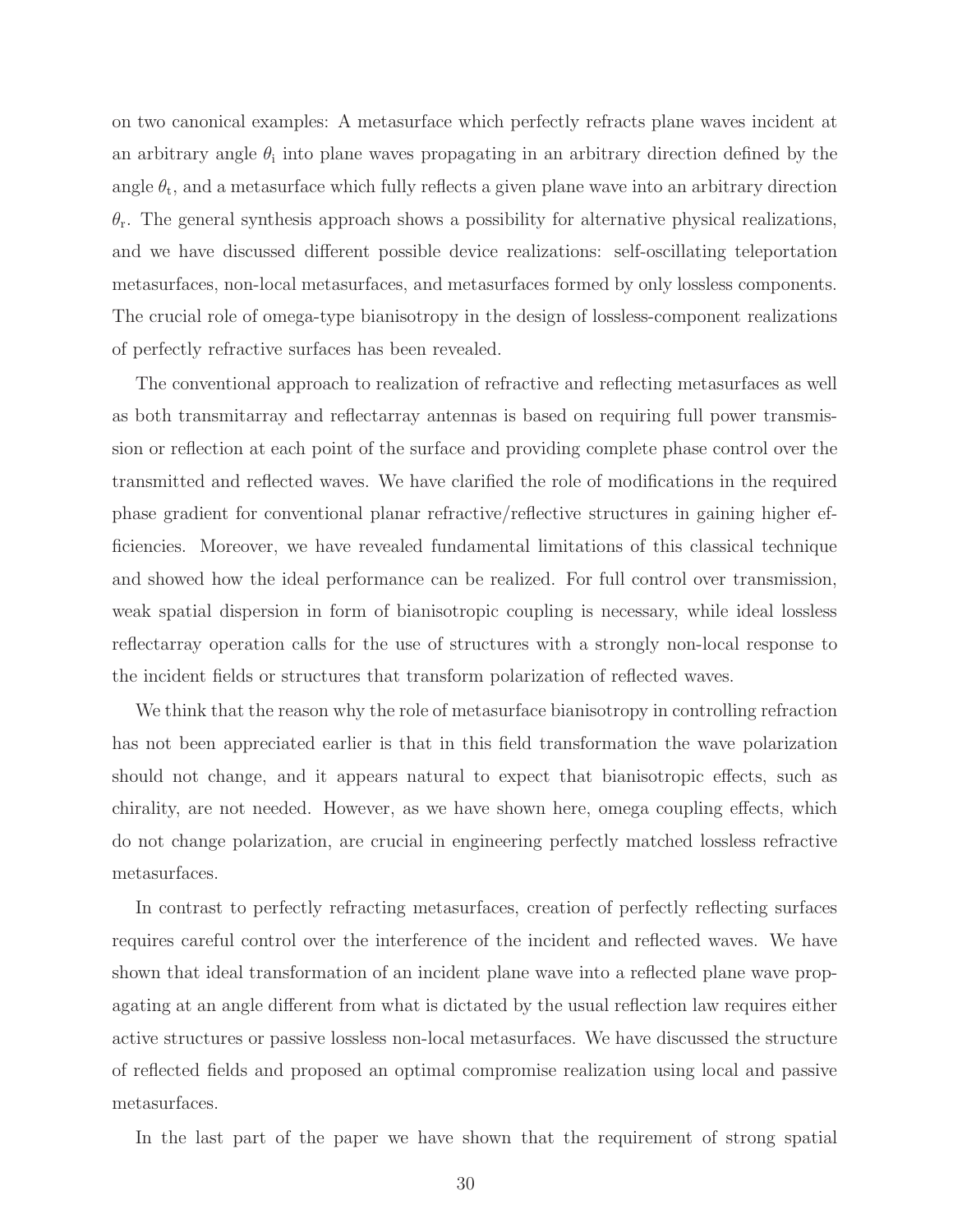dispersion or active inclusions for realization of perfect metamirrors can be lifted if the polarization of the reflected wave is orthogonal to that of the incident field. In this case there is no interference between the incident and reflected wave, and perfect reflection can be realized using only weak spatial dispersion effects (artificial magnetism and chirality), similarly to ideally refractive metasurfaces.

Since any exciting fields can be expressed in form of a plane-wave expansion, the developed approach can be generalized to metasurfaces for the most general field transformations. We hope that understanding of the physical requirements for perfect metasurface operation in both transmission and reflection regime as well as the developed synthesis method will open a way for design and realization of ultimately thin composite sheets for a broad range of applications, such as lenses, antennas, sensors, etc.

We would like to note that during the review process of this paper a related preprint [61] has been published, which describes a conceptual realization of perfectly reflecting lossless metasurfaces in form of a set of three parallel reactive sheets. This structure exhibits the required non-local properties ("channeling" energy in the transverse direction), according to the theory presented here.

### ACKNOWLEDGMENT

This work was supported in part by the Academy of Finland (project 287894).

- [1] Z. Popović and A. Mortazawi, *Quasi-Optical Transmit/Receive Front Ends*, IEEE Trans. Microwave Theory Techn. 46, 11 (1998).
- [2] S. V. Hum and J. Perruisseau-Carrier, Reconfigurable Reflectarrays and Array Lenses for Dynamic Antenna Beam Control: A Review, IEEE Trans. Antennas Propag. 62, 1 (2014).
- [3] S. B. Glybovski, S. A. Tretyakov, P. A. Belov, Y. S. Kivshar, C. R. Simovski, Metasurfaces: From microwaves to visible, Physics Reports, http://dx.doi.org/10.1016/j.physrep.2016.04.004 (2016).
- [4] S. A. Tretyakov, Metasurfaces for General Transformations of Electromagnetic Fields, Phil. Trans. R. Soc. A 373, 2049 (2015).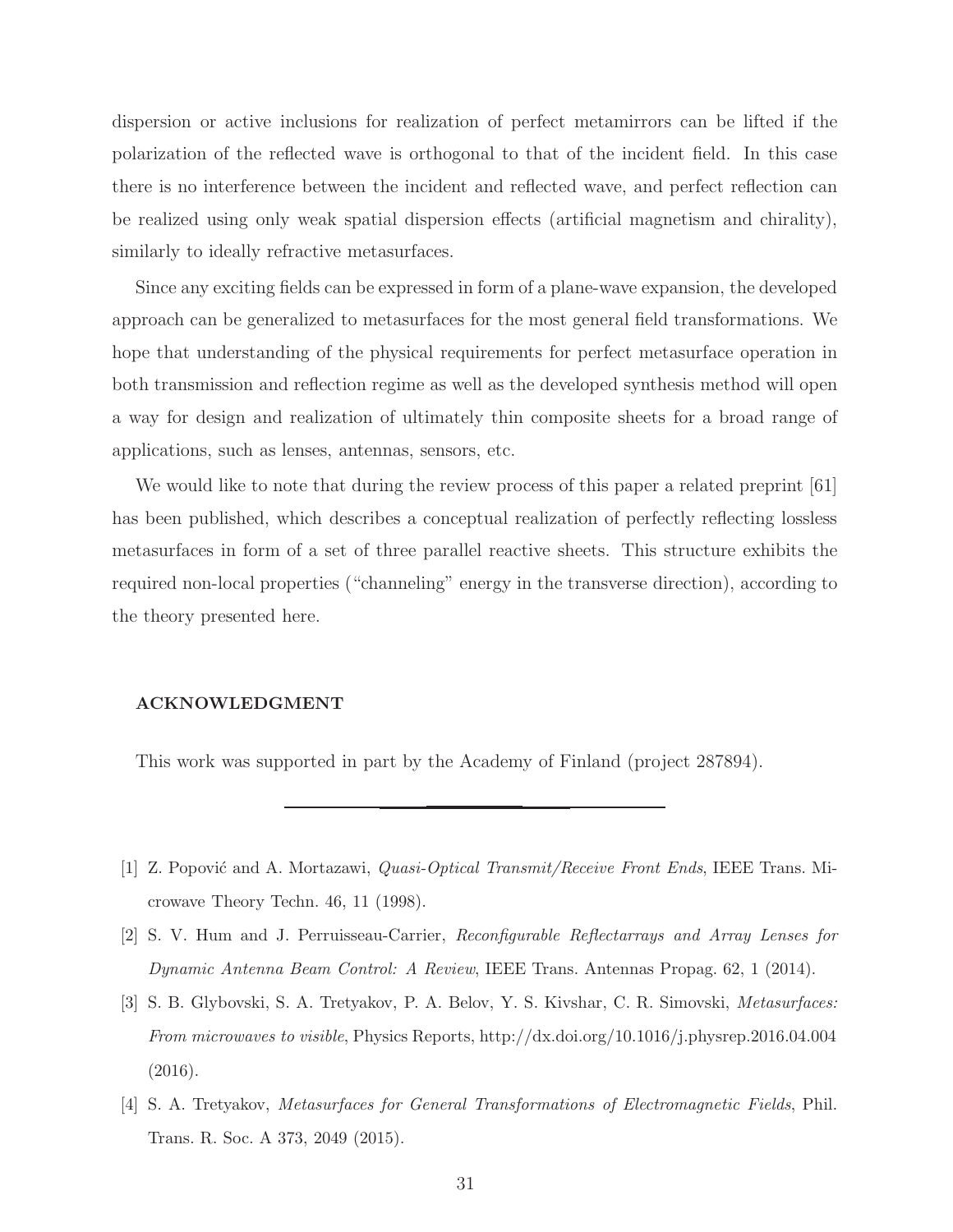- [5] K. Achouri, B. A. Khan, S. Gupta, G. Lavigne, M. A. Salem, and C. Caloz, Synthesis of Electromagnetic Metasurfaces: Principles and Illustrations, EPJ Appl. Metamat. 2, 12 (2015).
- [6] N. M. Estakhri and A. Al`u, Recent Progress in Gradient Metasurfaces, J. Optical Soc. of America B 33, 2 (2016).
- [7] A. Epstein and G. V. Eleftheriades, Huygens' Metasurfaces via the Equivalence Principle: Design and Applications, J. Optical Soc. of America B 33, 2 (2016).
- [8] N. Yu, P. Genevet, M. A. Kats, F. Aieta, J.-P. Tetienne, F. Capasso, and Z. Gaburro, Light Propagation with Phase Discontinuities: Generalized Laws of Reflection and Refraction, Science 334, 333 (2011).
- [9] A. V. Kildishev, A. Boltasseva, and V. M. Shalaev, Planar Photonics with Metasurfaces, Science 339, 1232009 (2013).
- [10] N. K. Grady, J. E. Heyes, D. R. Chowdhury, Y. Zeng, M. T. Reiten, A. K. Azad, A. J. Taylor, D. A. R. Dalvit, and H.-T. Chen, Terahertz Metamaterials for Linear Polarization Conversion and Anomalous Refraction, Science 340, 6138 (2013).
- [11] M. I. Shalaev, J. Sun, A. Tsukernik, A. Pandey, K. Nikolskiy, and N. M. Litchinitser, High-Efficiency All-Dielectric Metasurfaces for Ultracompact Beam Manipulation in Transmission Mode, Nano Letters 15, 9 (2015).
- [12] C. Pfeiffer and A. Grbic, Metamaterial Huygens Surfaces: Tailoring Wave Fronts with Reflectionless Sheets, Phys. Rev. Lett. 110, 197401 (2013).
- [13] M. Selvanayagam and G. V. Eleftheriades, Discontinuous Electromagnetic Fields Using Orthogonal Electric and Magnetic Currents for Wavefront Manipulation, Optics Express 21, 12 (2013).
- [14] F. Monticone, N. M. Estakhri, and A. Alù, Full Control of Nanoscale Optical Transmission with a Composite Metascreen, Phys. Rev. Lett. 110, 203903 (2013).
- [15] K. Achouri, M. A. Salem, and C. Caloz, General Metasurface Synthesis Based on Susceptibility Tensors, IEEE Trans. Antennas Propagat. 63, 7 (2015).
- [16] C. Pfeiffer and A. Grbic, Millimeter-Wave Transmitarrays for Wavefront and Polarization Control, IEEE Trans. Microwave Theory Techn. 61, 12 (2013).
- [17] A. Epstein and G. V. Eleftheriades, Passive Lossless Huygens Metasurfaces for Conversion of Arbitrary Source Field to Directive Radiation, IEEE Trans. on Antennas and Propagat. 62, 11 (2014).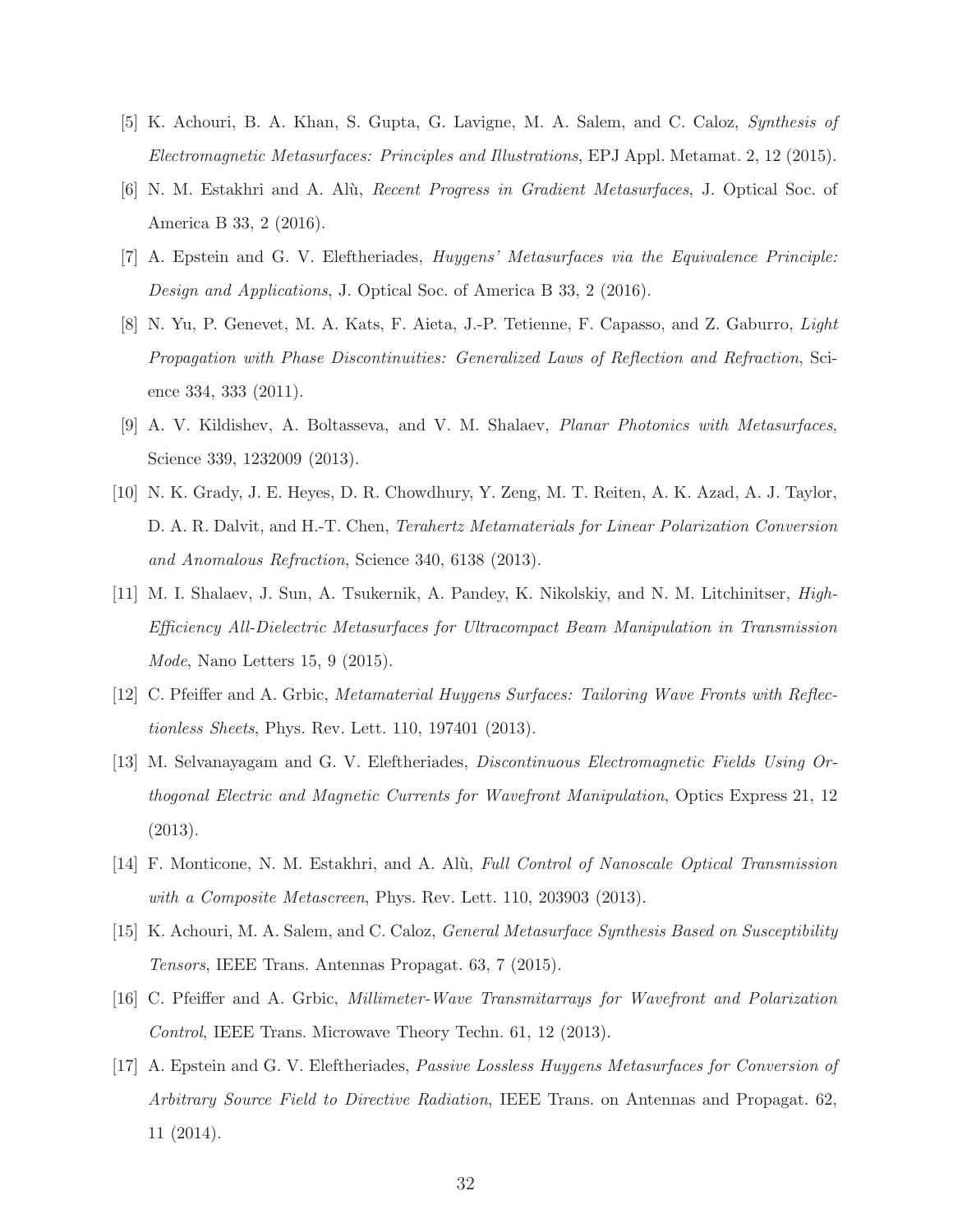- [18] J. Wong, A. Epstein, and G. Eleftheriades, Reflectionless Wide-Angle Refracting Metasurfaces, IEEE Antenn. Wireless Propag. Lett. 15, 1293 (2016).
- [19] V. Asadchy, M. Albooyeh, S. Tcvetkova, Y. Ra'di, and S. A. Tretyakov, Metasurfaces for Perfect and Full Control of Refraction and Reflection, http://arxiv.org/abs/1603.07186 (2016).
- [20] S. Sun, K.-Y. Yang, C.-M. Wang, T.-K. Juan, W. T. Chen, C. Y. Liao, Q. He, S. Xiao, W.-T. Kung, G.-Y. Guo, L. Zhou, and D. P. Tsai, *High-Efficiency Broadband Anomalous* Reflection by Gradient Meta-Surfaces, Nano Lett. 12, 6223 (2012).
- [21] A. Pors, M. G. Nielsen, R. L. Eriksen, and S. I. Bozhevolnyi, Broadband Focusing Flat Mirrors Based on Plasmonic Gradient Metasurfaces, Nano Lett. 13, 829 (2013).
- [22] A. Pors and S. I. Bozhevolnyi, Plasmonic Metasurfaces for Efficient Phase Control in Reflection, Opt. Express 21, 27438 (2013).
- [23] M. Farmahini-Farahani and H. Mosallaei, Birefringent Reflectarray Metasurface for Beam Engineering in Infrared, Opt. Lett. 38, 462 (2013).
- [24] M. Esfandyarpour, E. C. Garnett, Y. Cui, M. D. McGehee, and M. L. Brongersma, Metamaterial Mirrors in Optoelectronic Devices, Nat. Nanotechnol. 9, 542 (2014).
- [25] M. Kim, A. M. H. Wong, and G. V. Eleftheriades, Optical Huygens Metasurfaces with Independent Control of the Magnitude and Phase of the Local Reflection Coefficients, Phys. Rev. X 4, 041042 (2014).
- [26] M. Veysi, C. Guclu, O. Boyraz, and F. Capolino, Thin Anisotropic Metasurfaces for Simultaneous Light Focusing and Polarization Manipulation, Journ. Opt. Soc. Am. B 32, 2 (2015).
- [27] Z. Li, E. Palacios, S. Butun, and K. Aydin, Visible-Frequency Metasurfaces for Broadband Anomalous Reflection and High-Efficiency Spectrum Splitting, Nano Letters 15, 3 (2015).
- [28] N. M. Estakhri and A. Alù, Wavefront Transformation with Gradient Metasurfaces, submitted manuscript.
- [29] A. N. Serdyukov, I. V. Semchenko, S. A. Tretyakov, and A. Sihvola, Electromagnetics of Bianisotropic Materials: Theory and Applications (Gordon and Breach Science, Amsterdam, 2001).
- [30] H. Steyskal, A. Hessel, and J. Shmoys, On the Gain-Versus-Scan Trade-offs and the Phase Gradient Synthesis for a Cylindrical Dome Antenna, IEEE Trans. Antennas Propag. 27, 6 (1979).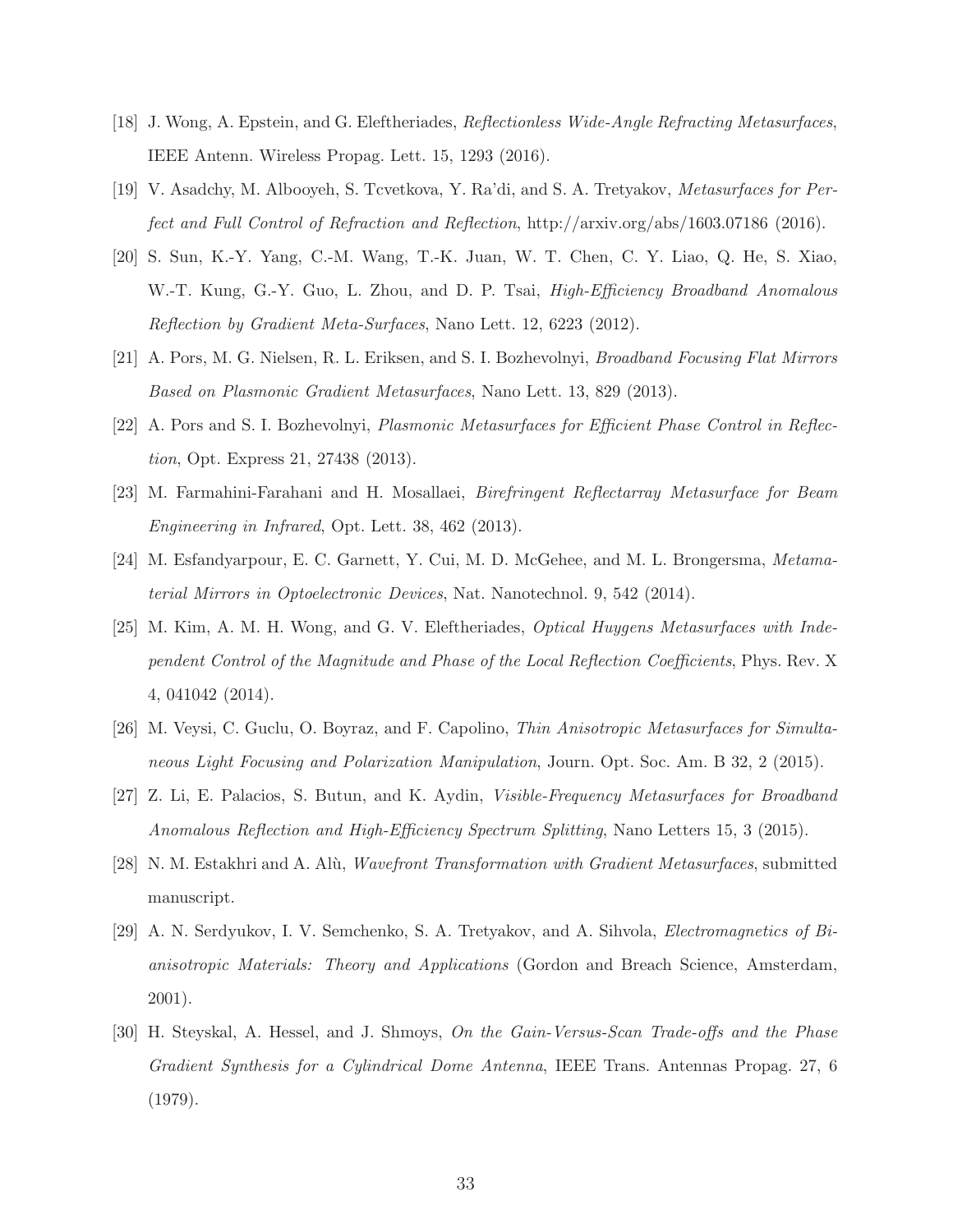- [31] V. S. Asadchy, I. A. Faniayeu, Y. Ra'di, S. A. Khakhomov, I. V. Semchenko, and S. A. Tretyakov, Broadband Reflectionless Metasheets: Frequency-Selective Transmission and Perfect Absorption, Phys. Rev. X 5, 031005 (2015).
- [32] R. Fleury, D. L. Sounas, and A. Alù, Negative Refraction and Planar Focusing Based on Parity-Time Symmetric Metasurfaces, Phys. Rev. Lett. 113, 023903 (2014).
- [33] Y. Ra'di, D. L. Sounas, A. Alu, and S. A. Tretyakov, Parity-Time-Symmetric Teleportation, Phys. Rev. B 93, 235427 (2016).
- [34] M. Selvanayagam and G. V. Eleftheriades, *Experimental Demonstration of Active Electromag*netic Cloaking, Phys. Rev. X 3, 041011 (2013).
- [35] T. B. A. Senior, Combined Resistive and Conductive Sheets, IEEE Trans. Antennas Propag. 3, 5 (1985).
- [36] M. Idemen and H. Serbest, *Boundary Conditions of the Electromagnetic Field*, Electron. Lett. 23, 13 (1987).
- [37] E. F. Kuester, M. A. Mohamed, M. Piket-May, and C. L. Holloway, Averaged Transition Conditions for Electromagnetic Fields at a Metafilm, IEEE Trans. Antennas Propag. 51, 10 (2003).
- [38] M. Selvanayagam and G. V. Eleftheriades, Circuit Modeling of Huygens Surfaces, IEEE Antennas Wireless Propag. Lett. 12, 99 (2013).
- [39] A. Epstein and G. V. Eleftheriades, Arbitrary Power-Conserving Field Transformations with Passive Lossless Omega-Type Bianisotropic Metasurfaces, arxiv.org/1604.01100v1, 5.04.2016.
- [40] J. Vehmas, S. Hrabar, and S. Tretyakov, Omega Transmission Lines with Applications to Effective Medium Models of Metamaterials, J. Appl. Phys. 115, 134905 (2014).
- [41] M. Albooyeh, R. Alaee, C. Rockstuhl, and C. Simovski, Revisiting Substrate-Induced Bianisotropy in Metasurfaces, Phys. Rev. B 91, 195304 (2015).
- [42] V. S. Asadchy, Y. Ra'di, J. Vehmas, and S. A. Tretyakov, Functional Metamirrors Using Bianisotropic Elements, Phys. Rev. Lett. 114, 095503 (2015).
- [43] Y. Ra'di, V. S. Asadchy, and S. A. Tretyakov, Tailoring Reflections from Thin Composite Metamirrors, IEEE Trans. Antennas Propag. 62, 7 (2014).
- [44] Y. Ra'di, C. R. Simovski, and S. A. Tretyakov, Thin Perfect Absorbers for Electromagnetic Waves: Theory, Design, and Realizations, Phys. Rev. Applied 3, 037001 (2015).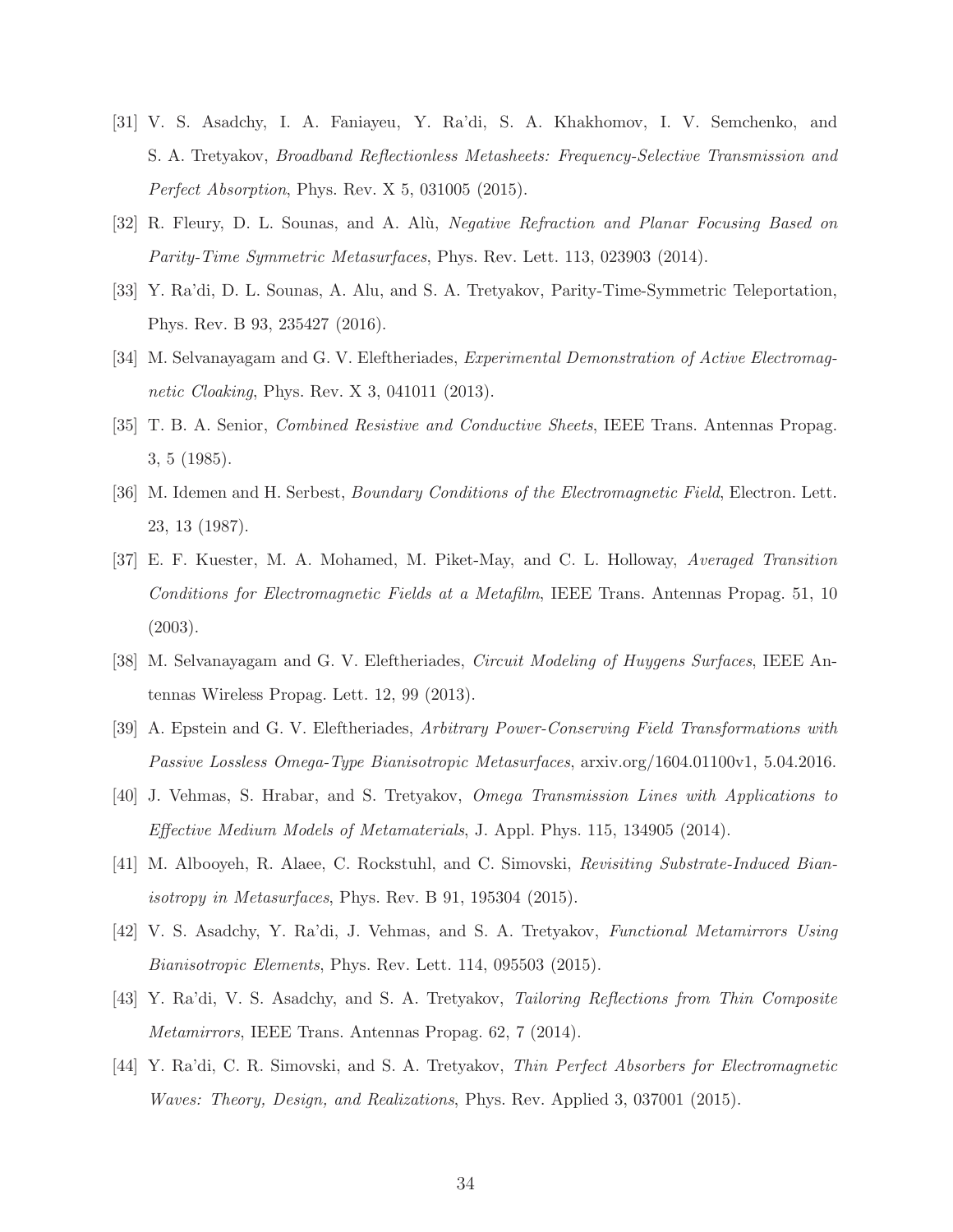- [45] M. Yazdi, M. Albooyeh, R. Alaee, V. Asadchy, N. Komjani, C. Rockstuhl, C. Simovski, and S. Tretyakov, A Bianisotropic Metasurface with Resonant Asymmetric Absorption, IEEE Trans. Antennas Propag. 63, 7 (2015).
- [46] R. Alaee, M. Albooyeh, M. Yazdi, N. Komjani, C. R. Simovski, F. Lederer, and C. Rockstulh, Magnetoelectric Coupling in Nonidentical Plasmonic Nanoparticles: Theory and Applications, Phys. Rev. B 91, 115119 (2015).
- [47] S. A. Tretyakov, Analytical Modeling in Applied Electromagnetics, (Artech House, Norwood, MA, 2003).
- [48] See Supplemental Material for additional information on the derivation of collective polarizabilities of metasurface unit cells.
- [49] R. Alaee, M. Albooyeh, A. Rahimzadegan, M. S. Mirmoosa, Y. Kivshar, and C. Rockstuhl, All-Dielectric Reciprocal Bianisotropic Nanoparticles, Phys. Rev. B 92, 245130 (2015).
- [50] V. Asadchy, M. Albooyeh, and S. Tretyakov, Optical Metamirror: All-Dielectric Frequency-Selective Mirror with Fully Controllable Reflection Phase, J. Optical Soc. Am. B 33, 2 (2016).
- [51] D. Sievenpiper, L. Zhang, R. F. J. Broas, N. G. Alexópolous, and E. Yablonovitch, *High*-Impedance Electromagnetic Surfaces with a Forbidden Frequency Band, IEEE Trans. Microw. Theory Tech. 47, 2059 (1999).
- [52] J. Huang and J. A. Encinar, Reflectarray Antennas (Wiley, New Jersey, 2008).
- [53] J. C. Vardaxoglou, Frequency Selective Surfaces: Analysis and Design (Research Studies Press, Taunton, 1997).
- [54] A. Epstein and G. V. Eleftheriades, Floquet-Bloch Analysis of Refracting Huygens Metasurfaces, Phys. Rev. B 90, 235127 (2014).
- [55] I. Candezon, G. Granet, and P. N. Melezhik, Modern Theory of Gratings. Resonant Scattering: Analysis Techniques and Phenomena (Springer, Dordrecht, Heidelberg, 2010).
- [56] Y. Hadad, J. C. Soric, and A. Alù, *Breaking Temporal Symmetries for Emission and Absorp*tion, in Proceedings of the National Academy of Sciences (2016), p. 33471.
- [57] Y. Hadad, D. L. Sounas, and A. Alù, Space-Time Gradient Metasurfaces, Phys. Rev. B 92, 100304 (2015).
- [58] S. Taravati and C. Caloz, Space-Time Modulated Nonreciprocal Mixing, Amplifying and Scanning Leaky-Wave Antenna System, in Proceedings of 2015 IEEE International Symposium on Antennas and Propagation & USNC/URSI National Radio Science Meeting, (IEEE, New